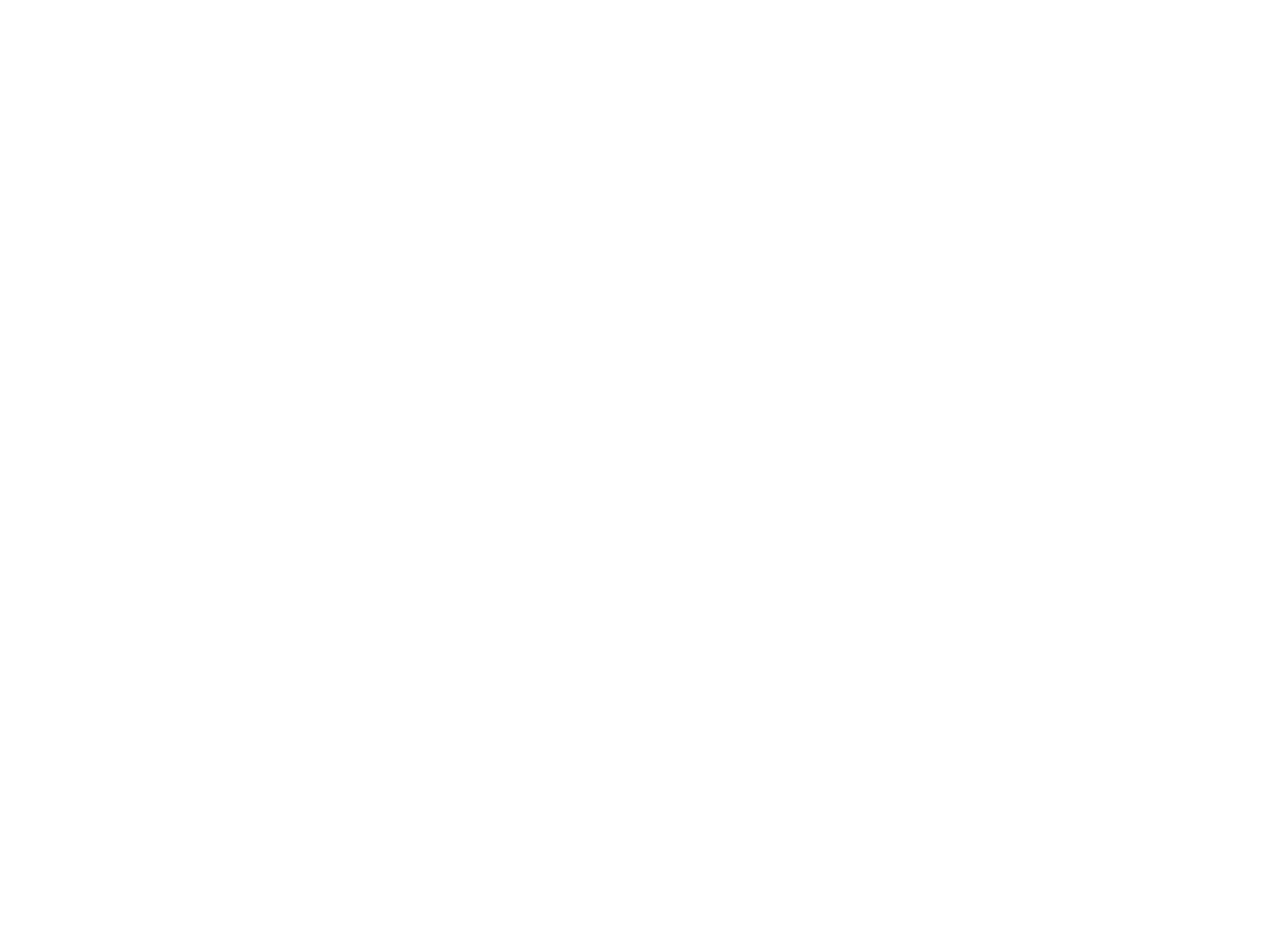## **CHARACTERISTICS OF THE GEM (THE "GEM") OF THE STOCK EXCHANGE OF HONG KONG LIMITED (THE "STOCK EXCHANGE")**

**GEM** has been positioned as a market designed to accommodate small and mid-sized companies to which a higher investment risk may be attached than other companies listed on the Stock Exchange. Prospective investors should be aware of the potential risks of investing in such companies and should make the decision to invest only after due and **careful** consideration.

Given that the companies listed on GEM are generally small and mid-sized companies, there is a risk that securities traded on GEM may be more susceptible to high market volatility than securities traded on the Main Board of the Stock Exchange and no assurance is given that there will be a liquid market in the securities traded on GEM.

Hong Kong Exchanges and Clearing Limited and the Stock Exchange take no responsibility for the contents of this report, make no representation as to its accuracy or completeness and expressly disclaim any liability whatsoever for any loss howsoever arising from or in reliance upon the whole or any part of the contents of this report.

This report, for which the directors (the "**Directors**") of Maxicity Holdings Limited (the "**Company**". and together with its subsidiaries, the "**Group**", "we", "us", "our") collectively and individually accept full responsibility, includes particulars given in compliance with the Rules Governing the Listing of Securities on the GEM of The Stock Exchange (the "**GEM Listing Rules**") for the purpose of giving information with regard to the Company. The Directors, having made all reasonable enguires, confirm that, to the best of their knowledge and belief, the information contained in this report is accurate and complete in all material respects and not misleading or deceptive, and there are no other matters the omission of which would make any statement herein or this report misleading.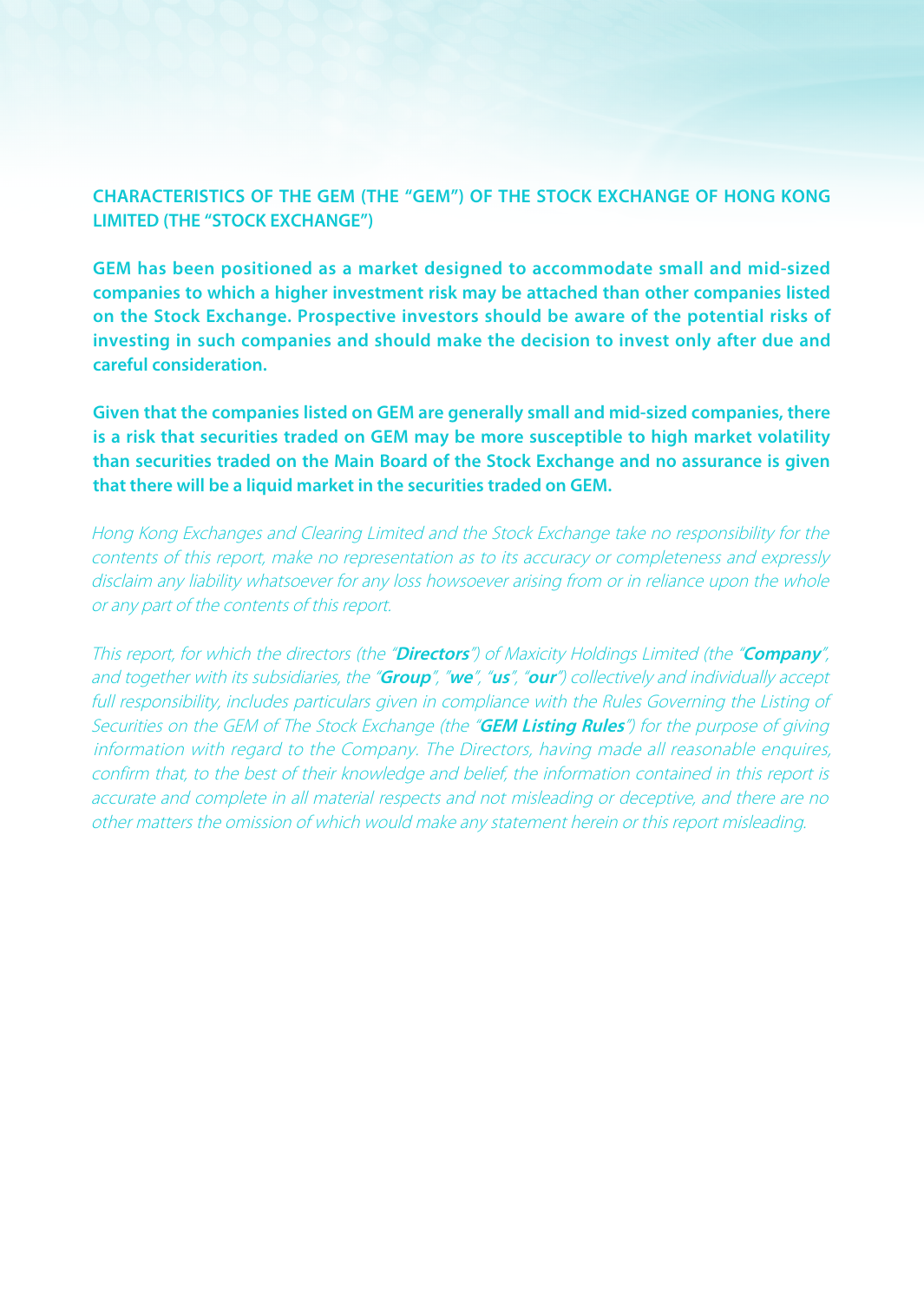# **CONTENTS**

| Corporate Information                                                                          | 2  |
|------------------------------------------------------------------------------------------------|----|
| <b>Financial Highlights</b>                                                                    | 4  |
| Unaudited Condensed Consolidated Statement of<br>Profit or Loss and Other Comprehensive Income | 5  |
| Unaudited Condensed Consolidated Statement of<br><b>Financial Position</b>                     | 6  |
| Unaudited Condensed Consolidated Statement of<br><b>Changes in Equity</b>                      | 7  |
| Unaudited Condensed Consolidated Statement of<br><b>Cash Flows</b>                             | 8  |
| Notes to the Unaudited Condensed Consolidated<br><b>Financial Statements</b>                   | q  |
| Management's Discussion and Analysis                                                           | 21 |
| Other Information                                                                              | 29 |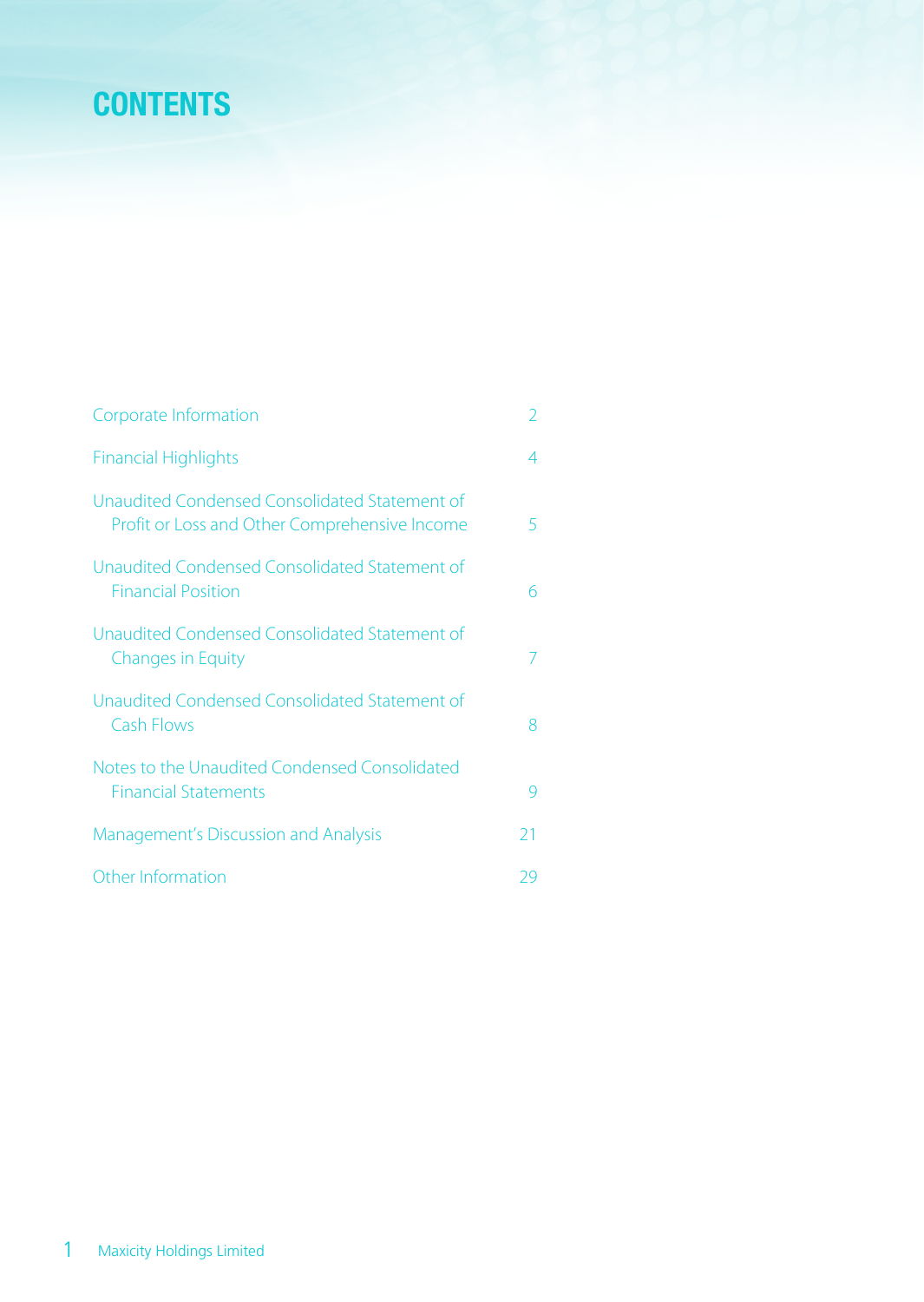## **CORPORATE INFORMATION**

### **BOARD OF DIRECTORS**

### **Executive Directors**

Mr. Sieh Shing Kee (Chairman) Mr. Ho Ka Ki (Chief Executive Officer)

#### **Independent non-executive Directors**

Mr. Kwong Che Sing Mr. Ling Siu Tsang Mr. Tso Ping Cheong Brian Ms. Chiao Siu Ling (appointed on 1 July 2021)

## **AUDIT COMMITTEE**

Mr. Tso Ping Cheong Brian (Chairman) Mr. Kwong Che Sing Mr. Ling Siu Tsang Ms. Chiao Siu Ling (appointed on 1 July 2021).

## **REMUNERATION COMMITTEE**

Mr. Ling Siu Tsang (Chairman) Mr. Sieh Shing Kee Mr. Kwong Che Sing Ms. Chiao Siu Ling (appointed on 1 July 2021)

## **NOMINATION COMMITTEE**

Mr. Sieh Shing Kee (Chairman) Mr. Kwong Che Sing Mr. Ling Siu Tsang Ms. Chiao Siu Ling (appointed on 1 July 2021)

## **COMPANY SECRETARY**

Mr. Lam Kau Wang (HKICPA, ACCA)

## **COMPLIANCE OFFICER**

Mr Ho Ka Ki

#### **REPRESENTATIVES AUTHORISED**

Mr Ho Ka Ki Mr. Lam Kau Wang

## **PRINCIPAL BANKER**

Hang Seng Bank Limited 83 Des Voeux Road Central Hong Kong

### **AUDITOR**

Grant Thornton Hong Kong Limited **Certified Public Accountants** Level 12 28 Hennessy Road **Wanchai Hong Kong** 

### **COMPLIANCE ADVISER**

**Grande Capital Limited** Room 2701, 27/F, Tower 1 **Admiralty Centre** 18 Harcourt Road **Admiralty Hong Kong** 

## **LEGAL ADVISERS AS TO HONG KONG LAW**

 $Leb & Leb$  $2206 - 19$  Jardine House 1 Connaught Road **Central Hong Kong** 

## **HONG KONG BRANCH SHARE REGISTRAR AND TRANSFER OFFICE**

Boardroom Share Registrars (HK) Limited Room 2103 R21/ F 148 Electric Road North Point Hong Kong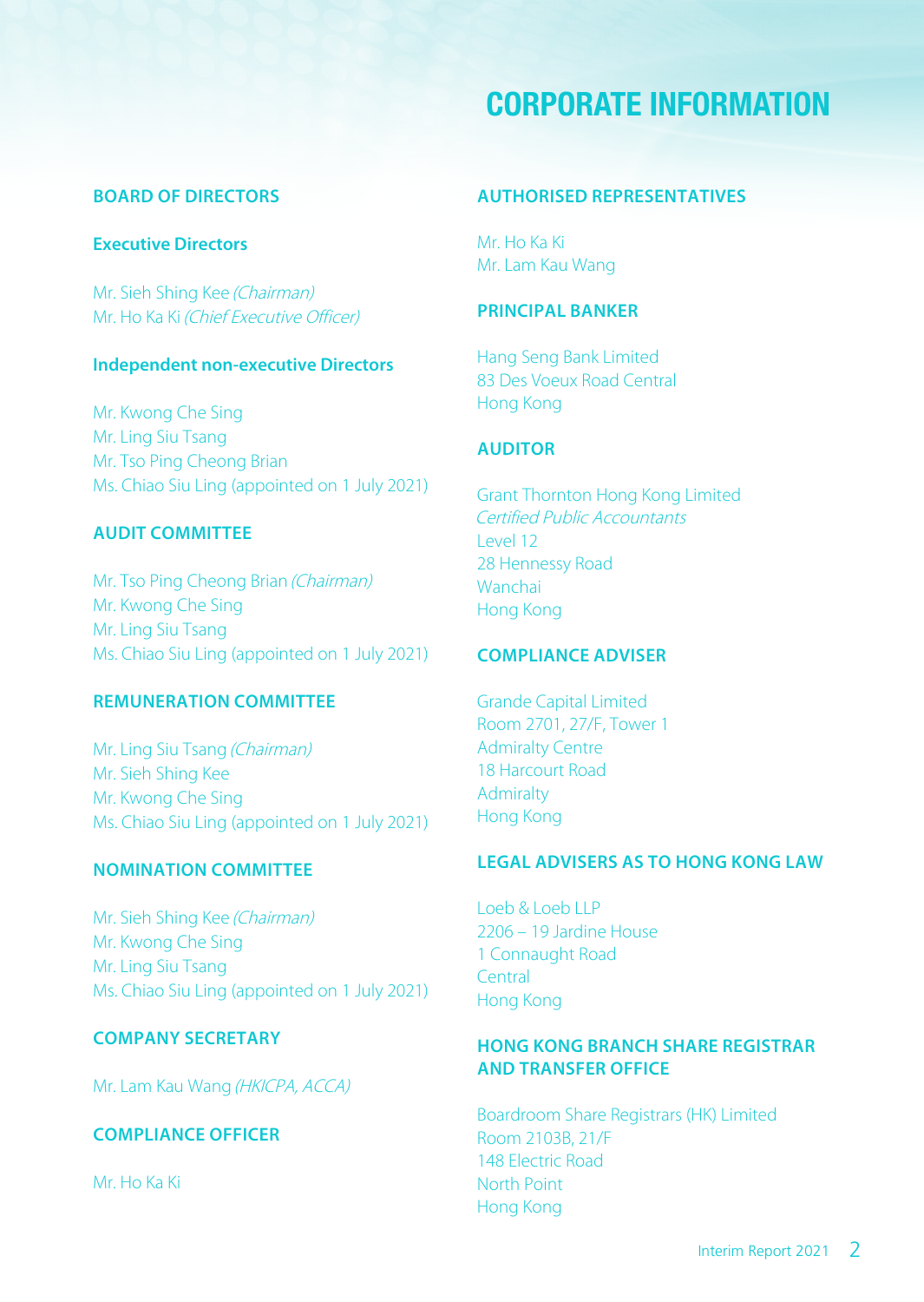# **CORPORATE INFORMATION**

## **CAYMAN ISLANDS PRINCIPAL SHARE REGISTRAR AND TRANSFER OFFICE**

Conyers Trust Company (Cayman) Limited Cricket Square, Hutchins Drive P.O. Box 2681 Grand Cayman, KY1-1111 Cayman Islands

### **CAYMAN ISLANDS REGISTERED OFFICE**

Cricket Square, Hutchins Drive P.O. Box 2681 Grand Cayman, KY1-1111 Cayman Islands

## **PRINCIPAL PLACE OF BUSINESS IN HONG KONG**

Unit 1A, 6/ F. Harbour Crystal Centre, 100 Granville Road. Tsim Sha Tsui. **Hong Kong** 

## **WEBSITE**

www.maxicity.com.hk

## **STOCK CODE**

08216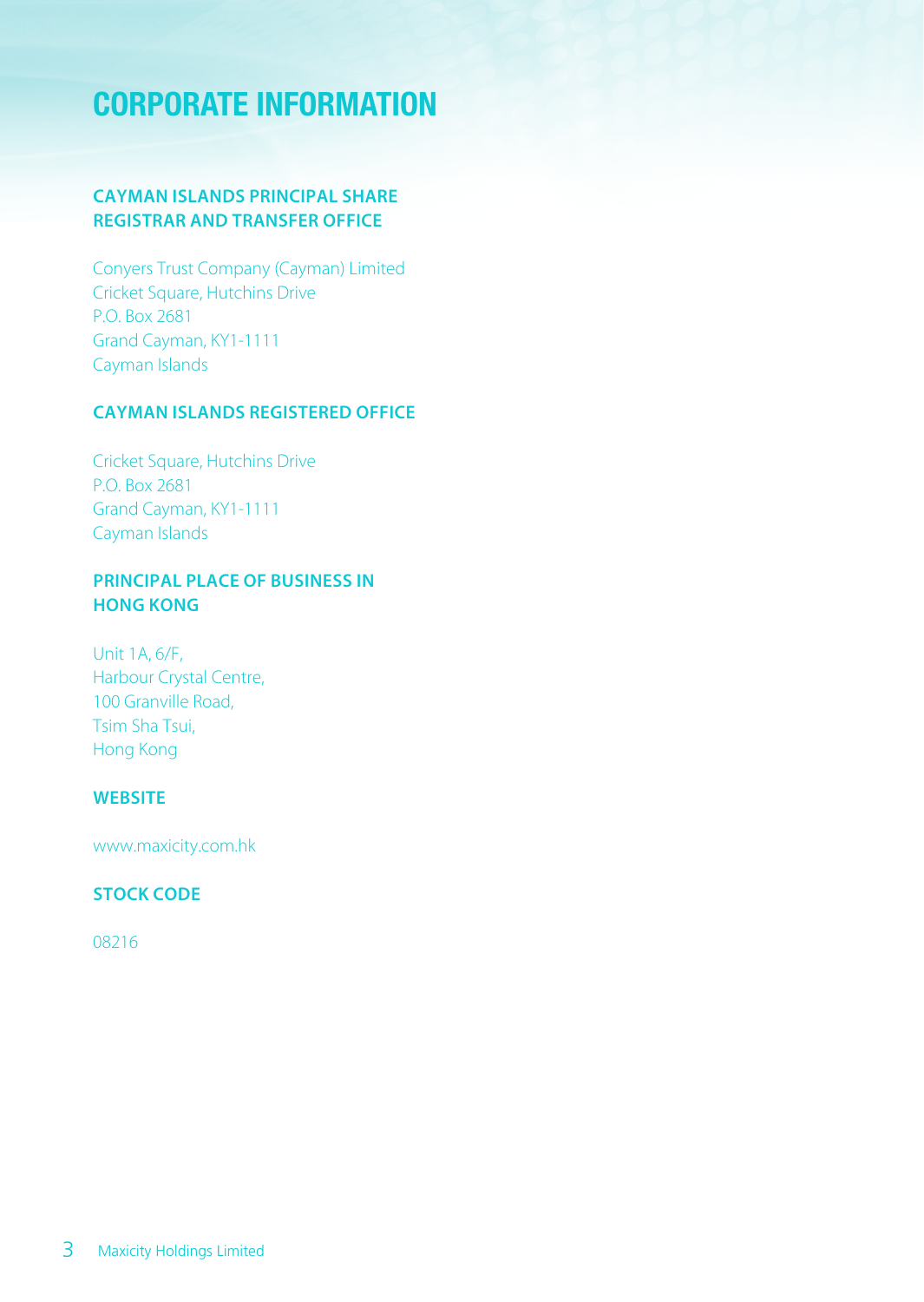# **FINANCIAL HIGHLIGHTS**

Our revenue increased from approximately HK\$120.8 million for the six months ended 30 June 2020 to approximately HK\$154.8 million for the six months ended 30 June 2021, representing an increase of approximately HK\$33.9 million or 28.1%.

Our profit and total comprehensive income increased significantly from approximately HK\$14.7 million for the six months ended 30 June 2020 to approximately HK\$15.8 million for the six months ended 30 June 2021, representing an increase of approximately HK\$1.1 million or 7.3%.

Our adjusted profit and total comprehensive income attributable to equity holders of the Company for the six months ended 30 June 2021 amounted to approximately HK\$20.1 million (excluding transfer of listing and related expenses and government grants received from Employment Support Scheme for Construction Sector (Casual Employees) and regular employees under Anti-epidemic Fund launched by the Government of Hong Kong Special Administrative Region (the "**Employment Support Scheme**")), which increased by HK\$5.5 million or 37.7% as compared with HK\$14.6 million for the six months ended 30 June 2020.

Basic and diluted earnings per share amounted to approximately HK3.9 cents for six months ended 30 June 2021 (six months ended 30 June 2020: HK3.7 cents).

The board of Directors does not recommend the declaration of any interim dividend for the six months ended 30 June 2021 (six months ended 30 June 2020: Nil).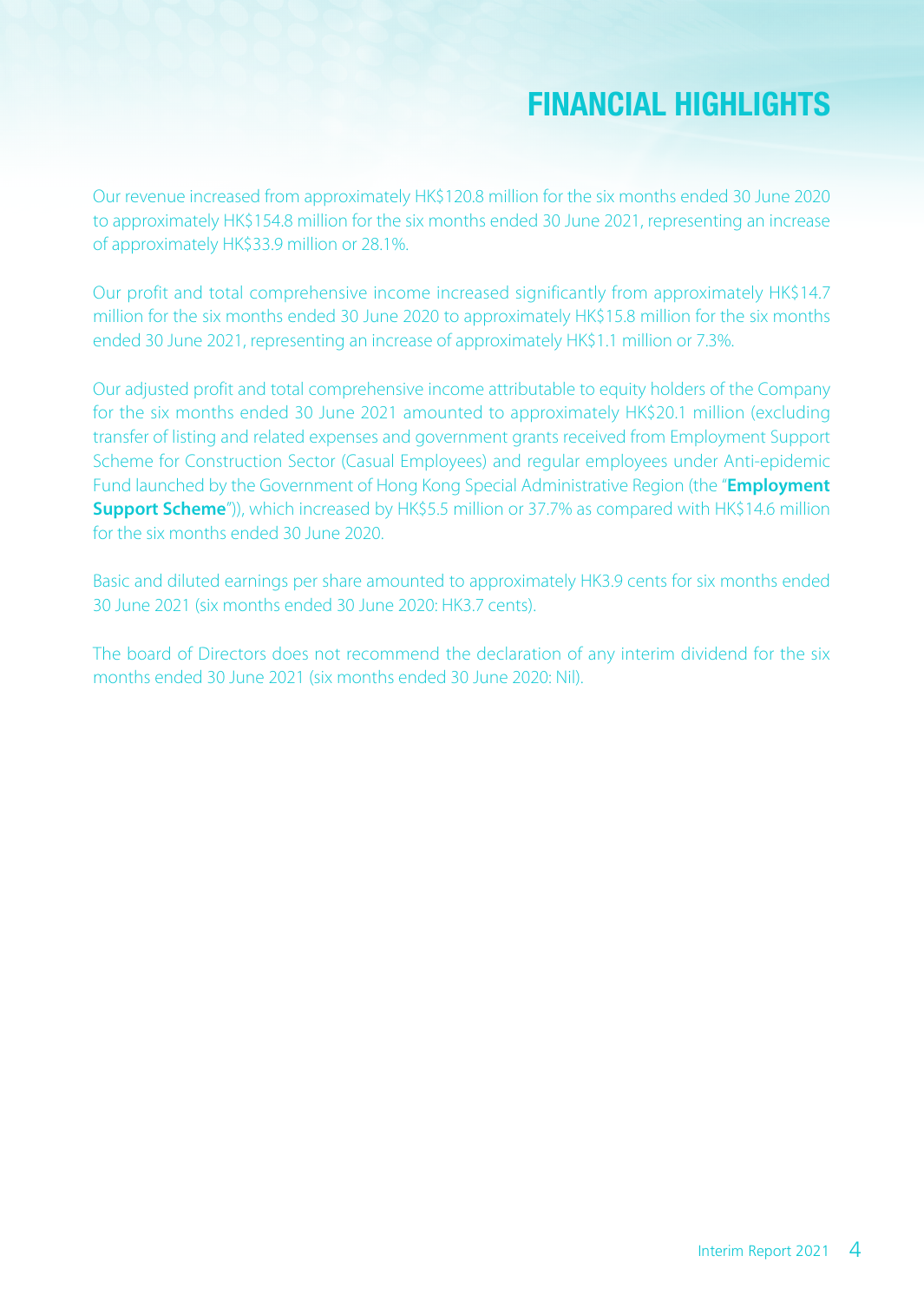## UNAUDITED CONDENSED CONSOLIDATED STATEMENT OF PROFIT OR LOSS AND OTHER COMPREHENSIVE INCOME For the six months ended 30 June 2021

The board of Directors (the "**Board**") of the Company is pleased to announce the unaudited condensed consolidated financial results of the Group for the three months ended and six months ended 30 June 2021 (the "Reporting Period"), together with the respective unaudited comparative figures for the corresponding period in 2020, as follows:

|                                                                                                                              |                | <b>Three months ended</b><br>30 June  |                                       | <b>Six months ended</b><br>30 June    |                                        |  |
|------------------------------------------------------------------------------------------------------------------------------|----------------|---------------------------------------|---------------------------------------|---------------------------------------|----------------------------------------|--|
|                                                                                                                              | <b>Notes</b>   | 2021<br><b>HKS'000</b><br>(Unaudited) | 2020<br><b>HKS'000</b><br>(Unaudited) | 2021<br><b>HKS'000</b><br>(Unaudited) | 2020<br><b>HK\$'000</b><br>(Unaudited) |  |
| <b>Revenue</b><br>Cost of services                                                                                           | $\overline{3}$ | 81,517<br>(66, 160)                   | 59,781<br>(48, 594)                   | 154,791<br>(125, 996)                 | 120,844<br>(98, 228)                   |  |
| <b>Gross profit</b><br>Other income, gains and losses<br>Administrative expenses<br>Transfer of listing and related          | $\overline{4}$ | 15,357<br>673<br>(2,520)              | 11,187<br>152<br>(2,690)              | 28,795<br>1,493<br>(4,928)            | 22,616<br>340<br>(5, 174)              |  |
| expenses<br>Interest expense on lease<br>liabilities                                                                         |                | (904)<br>(5)                          | (2)                                   | (5,657)<br>(10)                       | (6)                                    |  |
| <b>Profit before income tax</b><br>Income tax expense                                                                        | 5<br>6         | 12,601<br>(2,220)                     | 8,647<br>(1,780)                      | 19,693<br>(3,908)                     | 17,776<br>(3,070)                      |  |
| <b>Profit and total</b><br>comprehensive income<br>for the period attributable<br>to equity holders of the<br><b>Company</b> |                | 10,381                                | 6,867                                 | 15,785                                | 14,706                                 |  |
| <b>Earnings per share</b><br>attributable to equity<br>holders of the Company<br><b>Basic and diluted</b>                    | Z              | HK2.6 cents                           | HK 1.7 cents                          | HK3.9 cents                           | HK 3.7 cents                           |  |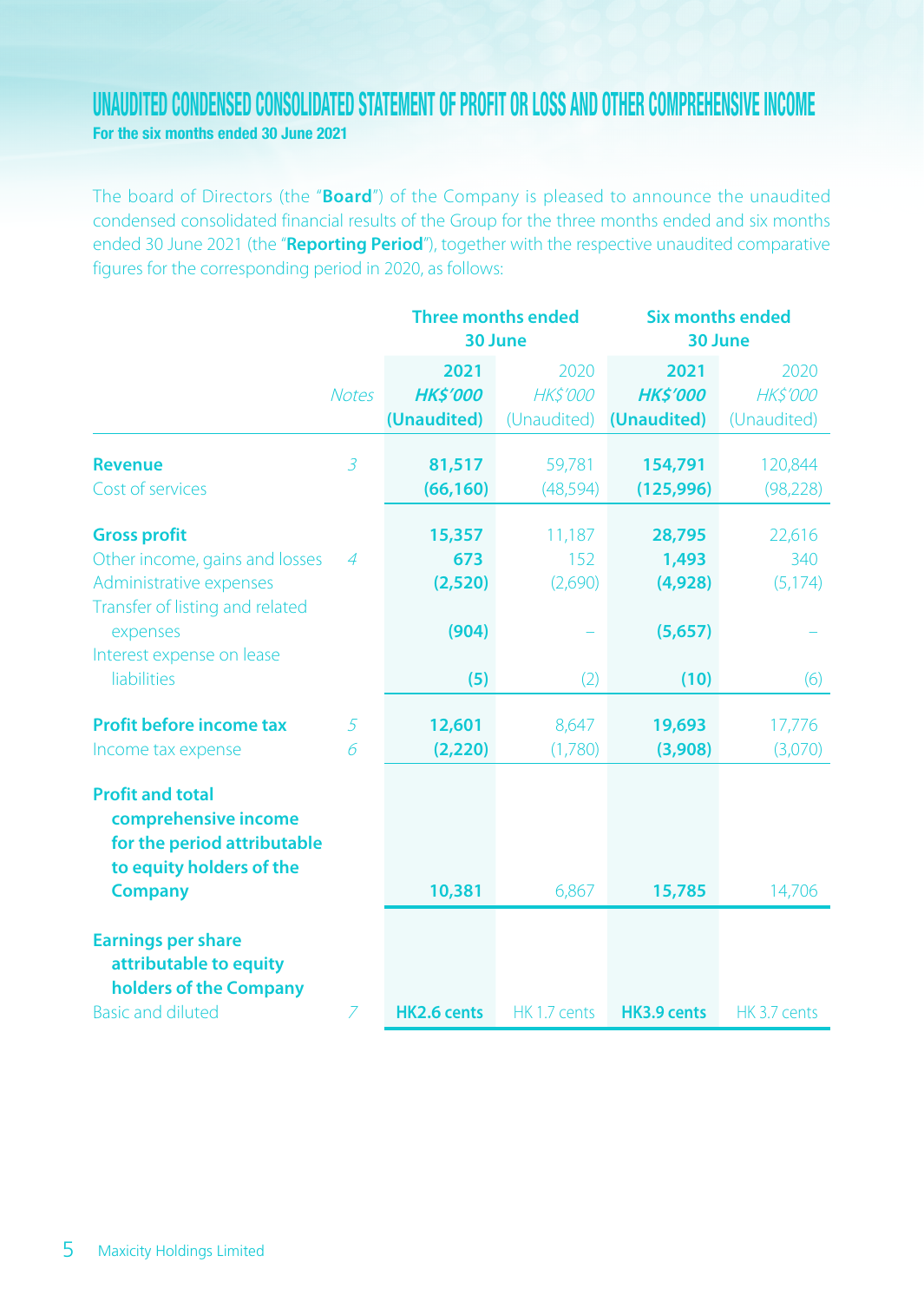# UNAUDITED CONDENSED CONSOLIDATED STATEMENT OF FINANCIAL POSITION

As at 30 June 2021

|                                                 |              | As at 30 June   | As at December  |
|-------------------------------------------------|--------------|-----------------|-----------------|
|                                                 |              | 2021            | 2020            |
|                                                 | <b>Notes</b> | <b>HK\$'000</b> | <b>HK\$'000</b> |
|                                                 |              | (Unaudited)     | (Audited)       |
| <b>ASSETS AND LIABILITIES</b>                   |              |                 |                 |
| <b>Non-current assets</b>                       |              |                 |                 |
| Property, plant and equipment                   | 9            | 4,262           | 4,948           |
| <b>Current assets</b>                           |              |                 |                 |
| Contract assets                                 | 11           | 46,252          | 50,494          |
| Trade and other receivables                     | 10           | 16,983          | 22,311          |
| Cash and bank balances                          |              | 96,097          | 83,531          |
|                                                 |              | 159,332         | 156,336         |
| <b>Current liabilities</b>                      |              |                 |                 |
| Trade and other payables                        | 12           | 14,108          | 31,362          |
| Lease liabilities                               |              | 266             | 260             |
| <b>Current tax liabilities</b>                  |              | 6,135           | 2,160           |
|                                                 |              | 20,509          | 33,782          |
|                                                 |              |                 |                 |
| <b>Net current assets</b>                       |              | 138,823         | 122,554         |
| <b>Total assets less current liabilities</b>    |              | 143,085         | 127,502         |
| <b>Non-current liabilities</b>                  |              |                 |                 |
| Lease liabilities                               |              | 46              | 181             |
| Deferred tax liabilities                        |              | 392             | 459             |
|                                                 |              | 438             | 640             |
| <b>Net assets</b>                               |              | 142,647         | 126,862         |
|                                                 |              |                 |                 |
| <b>EQUITY</b>                                   |              |                 |                 |
| Share capital                                   | 13           | 4,000           | 4,000           |
| <b>Reserves</b>                                 |              | 138,647         | 122,862         |
| <b>Equity attributable to equity holders of</b> |              |                 |                 |
| the Company                                     |              | 142,647         | 126,862         |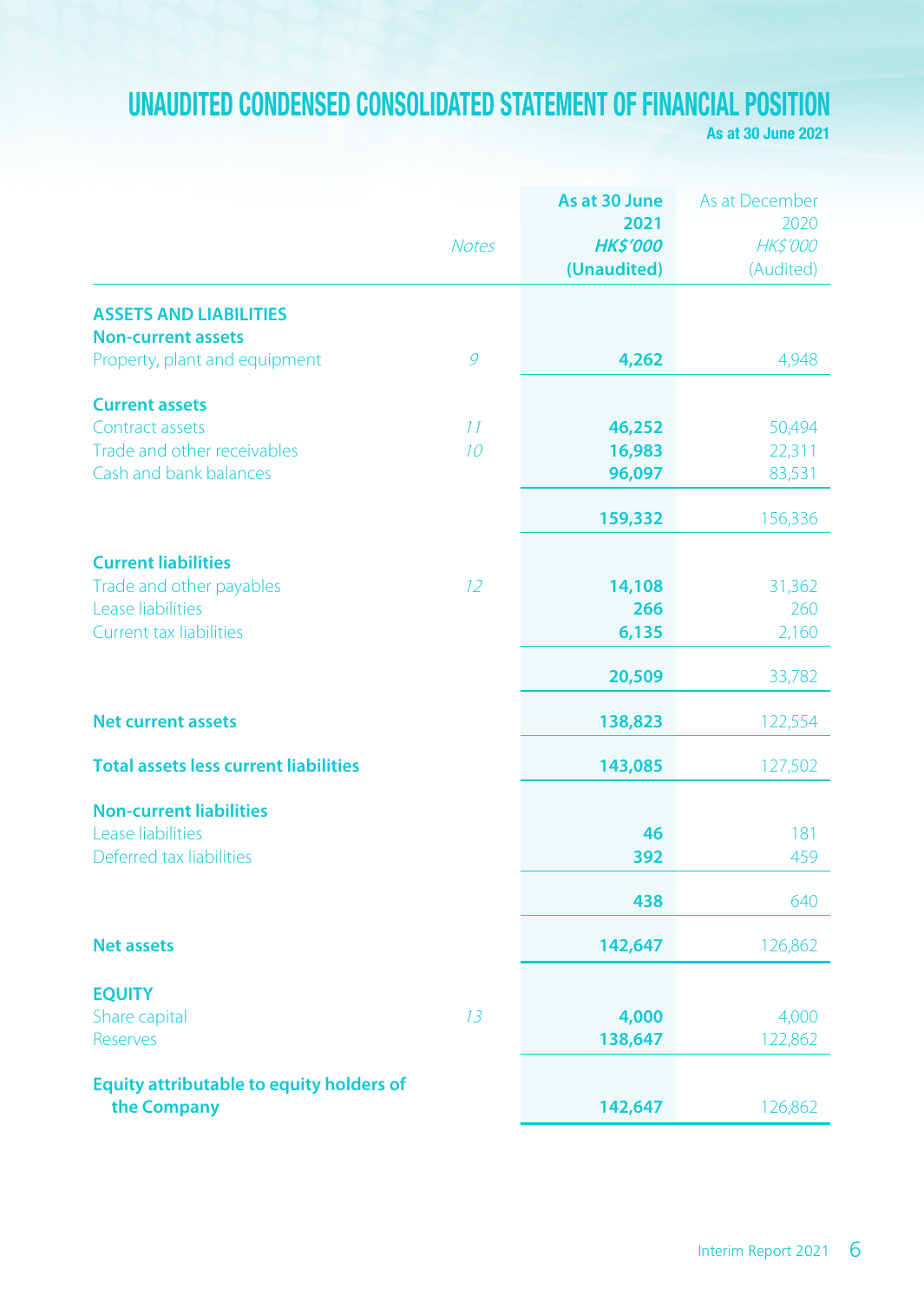## UNAUDITED CONDENSED CONSOLIDATED STATEMENT OF CHANGES IN EQUITY

For the six months ended 30 June 2021

|                                                               | <b>Share</b><br>capital<br><b>HKS'000</b> | <b>Share</b><br>premium<br><b>HKS'000</b> | <b>Capital</b><br>reserve<br><b>HKS'000</b> | <b>Retained</b><br>earnings<br><b>HKS'000</b> | <b>Total</b><br><b>HKS'000</b> |
|---------------------------------------------------------------|-------------------------------------------|-------------------------------------------|---------------------------------------------|-----------------------------------------------|--------------------------------|
| At 1 January 2020 (Audited)<br>Profit and total comprehensive | 4.000                                     | 50.084                                    |                                             | 33,427                                        | 87,512                         |
| income for the period                                         |                                           |                                           |                                             | 14.706                                        | 14,706                         |
| At 30 June 2020 (Unaudited)                                   | 4.000                                     | 50,084                                    |                                             | 48.133                                        | 102.218                        |
| At 1 January 2021 (Audited)<br>Profit and total comprehensive | 4.000                                     | 50,084                                    |                                             | 72.777                                        | 126,862                        |
| income for the period                                         |                                           |                                           |                                             | 15,785                                        | 15,785                         |
| At 30 June 2021 (Unaudited)                                   | 4.000                                     | 50,084                                    |                                             | 88,562                                        | 142,647                        |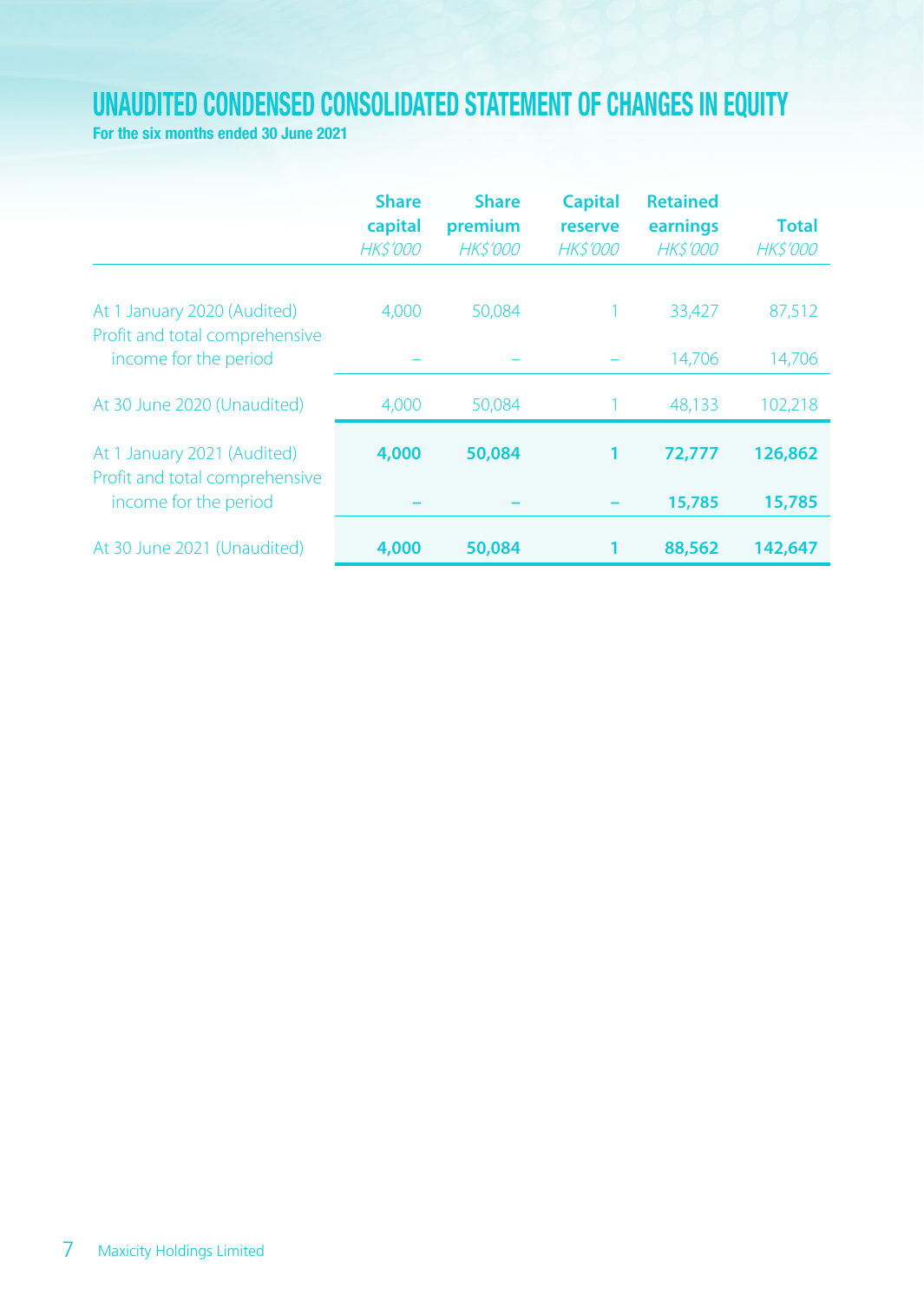## UNAUDITED CONDENSED CONSOLIDATED STATEMENT OF CASH FLOWS

For the six months ended 30 June 2021

|                                                                         | Six months ended 30 June               |                                        |  |  |
|-------------------------------------------------------------------------|----------------------------------------|----------------------------------------|--|--|
|                                                                         | 2021<br><b>HK\$'000</b><br>(Unaudited) | 2020<br><b>HK\$'000</b><br>(Unaudited) |  |  |
| <b>Cash flows from operating activities</b><br>Profit before income tax |                                        |                                        |  |  |
| Adjustments for:                                                        | 19,693                                 | 17,776                                 |  |  |
| Depreciation                                                            | 921                                    | 778                                    |  |  |
| Gain on disposal of property, plant and equipment                       | (114)                                  |                                        |  |  |
| Interest expense for lease liabilities                                  | 10                                     | 6                                      |  |  |
| Interest income                                                         | (50)                                   | (260)                                  |  |  |
| Operating profit before working capital changes                         | 20,460                                 | 18,300                                 |  |  |
| Decrease/(Increase) in contract assets                                  | 4,242                                  | (10, 905)                              |  |  |
| Decrease/(Increase) in trade and other receivables                      | 5,328                                  | (3,792)                                |  |  |
| Decrease in trade and other payables                                    | (17, 254)                              | (5, 542)                               |  |  |
| Cash generated from/(used in) from operations                           | 12,776                                 | (1,939)                                |  |  |
| Income taxes paid                                                       |                                        | (4,621)                                |  |  |
| Net cash generated from/(used in) operating activities                  | 12,776                                 | (6, 560)                               |  |  |
| <b>Cash flows from investing activities</b>                             |                                        |                                        |  |  |
| Purchase of property, plant and equipment                               | (329)                                  | (2,043)                                |  |  |
| Proceeds from disposal of property, plant and equipment                 | 208                                    |                                        |  |  |
| Interest received                                                       | 50                                     | 260                                    |  |  |
| Net cash used in investing activities                                   | (71)                                   | (1,783)                                |  |  |
| Net cash used in financing activities                                   |                                        |                                        |  |  |
| Payment of lease liabilities                                            | (139)                                  | (252)                                  |  |  |
| Net increase/(decrease) in cash and cash equivalents                    | 12,566                                 | (8,595)                                |  |  |
| Cash and cash equivalents at the beginning of period                    | 83,531                                 | 66,701                                 |  |  |
| Cash and cash equivalents at the end of period                          | 96,097                                 | 58,106                                 |  |  |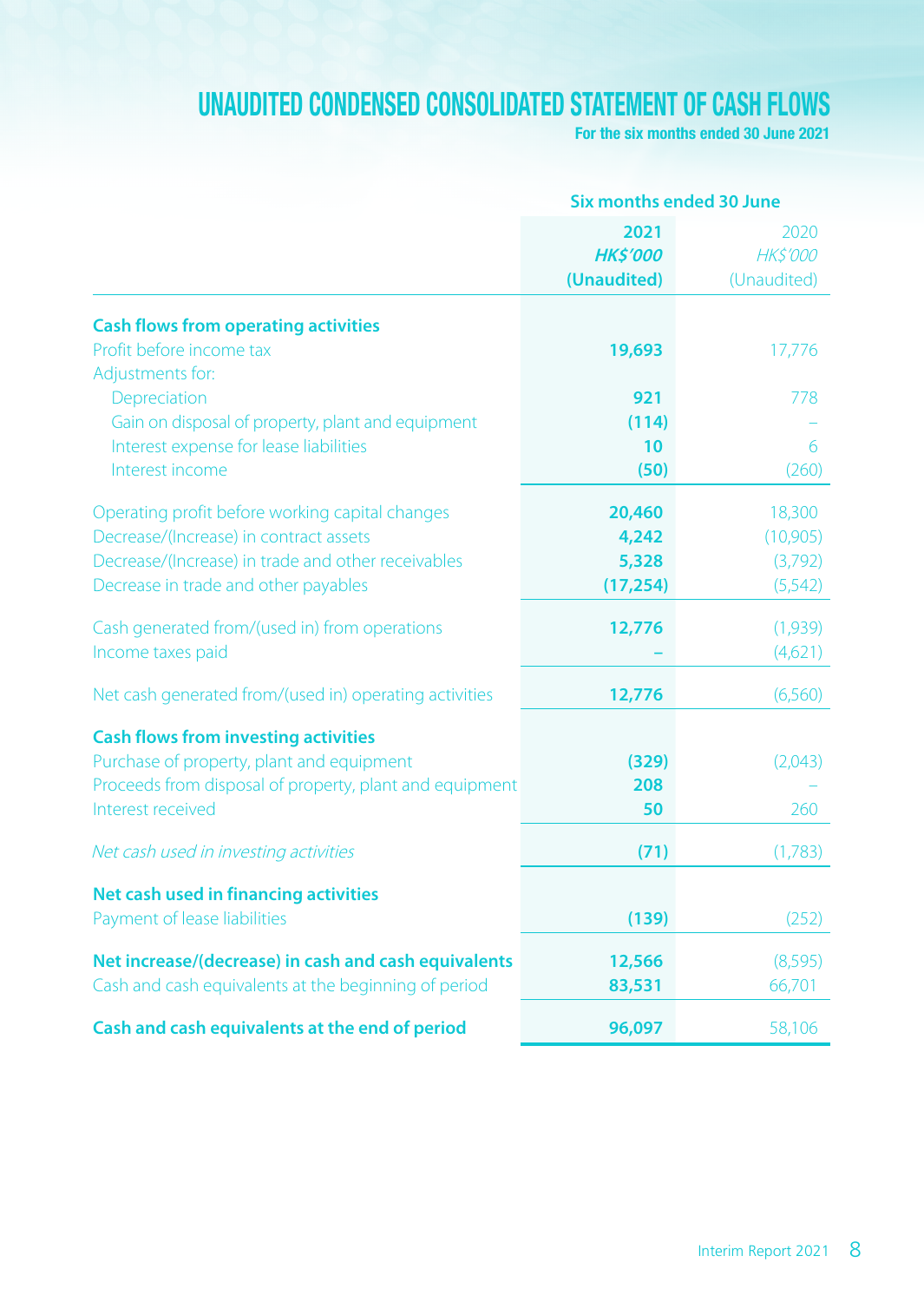**Eor the six months ended 30 June 2021** 

#### **I. GENERAL INFORMATION**

Maxicity Holdings Limited was incorporated as an exempted company with limited liability in the Cayman Islands under the Companies Act of the Cayman Islands on 30 January 2019. The addresses of the Company's registered office and principal place of business are Cricket Square, Hutchins Drive, P.O. Box 2681, Grand Cayman, KY1-1111, Cayman Islands. With effect from 2 September 2020, the address of principal place of business of the Company has been changed to Unit 1A, 6/F, Harbour Crystal Centre, 100 Granville Road, Tsim Sha Tsui, Hong Kong from Room 2302-2303, 23/F., Omega Plaza, 32-34A Dundas Street, Mongkok, Hong Kong.

The Company's shares (the "**Shares**") are listed on the GEM of the Stock Exchange on 13 December 2019 (the "**Listing**").

The Company is an investment holding company. The Company and its subsidiaries are principally engaged in undertaking slope works in Hong Kong. The Company's immediate and ultimate holding company is Good Hill Investment Limited ("**Good Hill**"), a company incorporated in the British Virgin Islands (the "**BVI**"). The ultimate controlling shareholders of the Group are Mr. Sieh Shing Kee ("Mr. Sieh") and Mr. Ho Ka Ki ("Mr. Ho") (collectively, the "Controlling Shareholders").

The interim financial report of the Group for the six months ended 30 June 2021 (the "**Interim** Financial Report") are unaudited, but have been reviewed by the audit committee of the Company. The unaudited condensed consolidated interim financial statements were approved and authorised for issue by the Directors on 13 August 2021.

#### **PREPARATION**

#### **General 2.1**

This Interim Financial Report has been prepared in accordance with the applicable disclosure provisions of the Rules Governing the Listing of Securities on the GEM Listing Rules, including compliance with Hong Kong Accounting Standard ("HKAS") 34, Interim financial reporting, issued by the Hong Kong Institute of Certified Public Accountants .("**HKICPA**("

The preparation of an Interim Financial Report in conformity with HKAS 34 requires management to make judgements, estimates and assumptions that affect the application of policies and reported amounts of assets and liabilities, income and expenses on a year to date basis. Actual results may differ from these estimates.

This Interim Financial Report contains the unaudited condensed consolidated interim financial statements and selected explanatory notes. The notes include an explanation of events and transactions that are significant to an understanding of the changes in financial position and performance of the Group since the 2020 annual financial statements. The unaudited condensed consolidated interim financial statements and notes thereon do not include all of the information required for a full set of financial statements prepared in accordance with HKFRSs.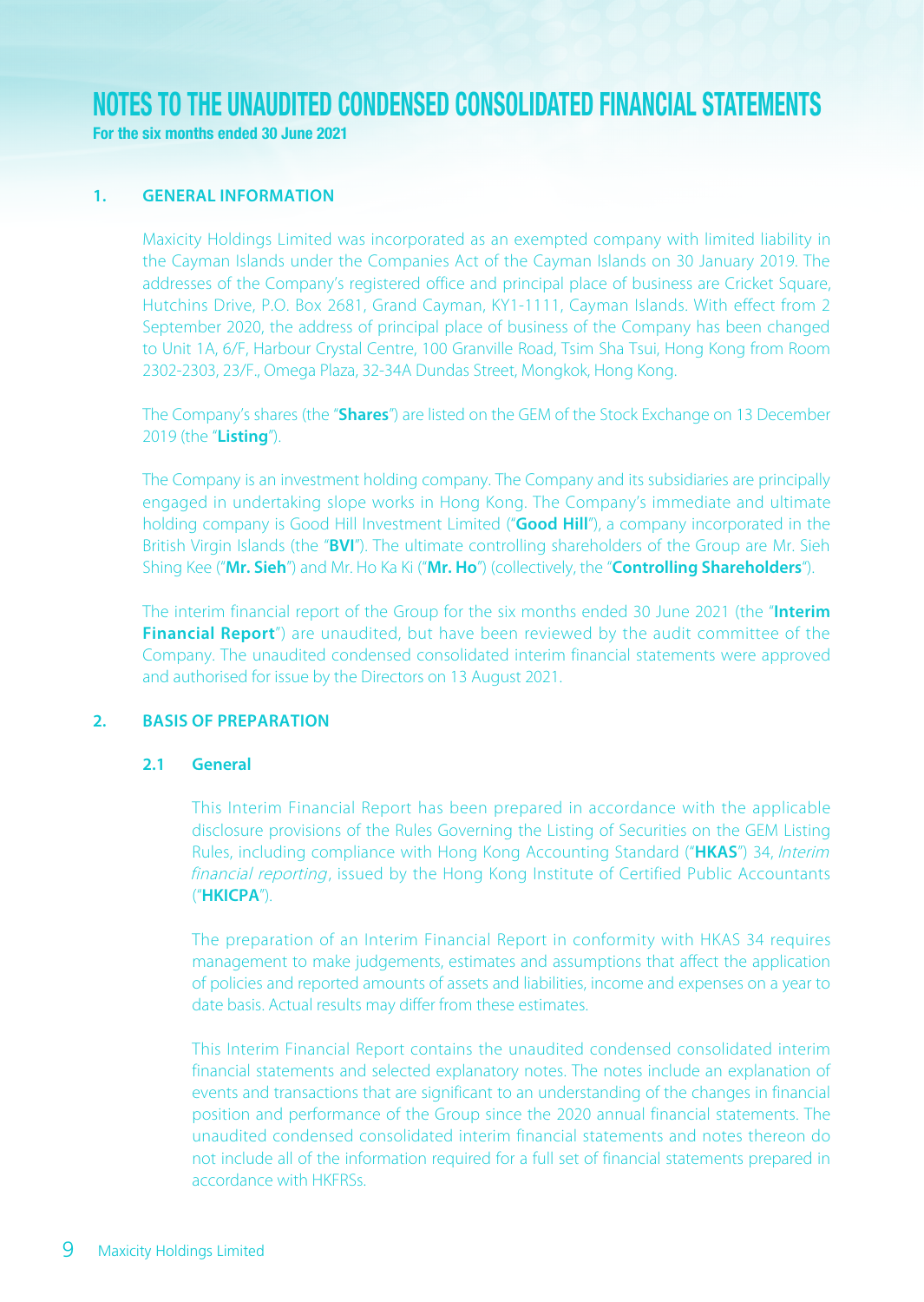For the six months ended 30 June 2021

#### **2. BASIS OF PREPARATION (CONTINUED)**

#### **2.1 General (Continued)**

The financial information relating to the financial year ended 31 December 2020 that is included in the Interim Financial Report as comparative information does not constitute the Company's statutory annual consolidated financial statements for that financial year but is derived from those financial statements

The Company's auditor has reported on those financial statements. The auditor's report was unqualified; did not include a reference to any matters to which the auditor drew attention by way of emphasis without qualifying its report; and did not contain a statement under section 406(2), 407(2) or (3) of the Companies Ordinance.

The unaudited condensed consolidated interim financial statements have been prepared under the historical cost basis. The unaudited condensed consolidated interim financial statements are presented in Hong Kong dollars ("HK\$"), which is also the functional currency of the Company and its subsidiaries, and all values are rounded to the nearest thousand ("HKS'000"), except where otherwise indicated.

#### **2.2** Adoption of New or Amended HKFRSs

### **New and amended HKFRSs that are effective for annual periods beginning or after 1 2021 January**

The Interim Financial Report has been prepared in accordance with the accounting policies adopted in the Group's annual financial statements for the year ended 31 December 2020, except for the adoption of the following new and amended Hong Kong Financial Reporting Standards ("HKFRSs") effective as of 1 January 2021. The Group has not early adopted any other standards, interpretation or amendment that has been issued but is not yet effective.

| Amendments to HKFRS 9, HKAS 39, | Interest Rate Benchmark Reform-Phase 2 |
|---------------------------------|----------------------------------------|
| HKFRS 7. HKFRS 4 and HKFRS 16   |                                        |
| Amendments to HKFRS 16          | Covid-19-Related Rent Concessions      |

The adoption of these new and amended HKFRSs do not have any material impact on how the results and financial position for the current and prior periods have been prepared and presented.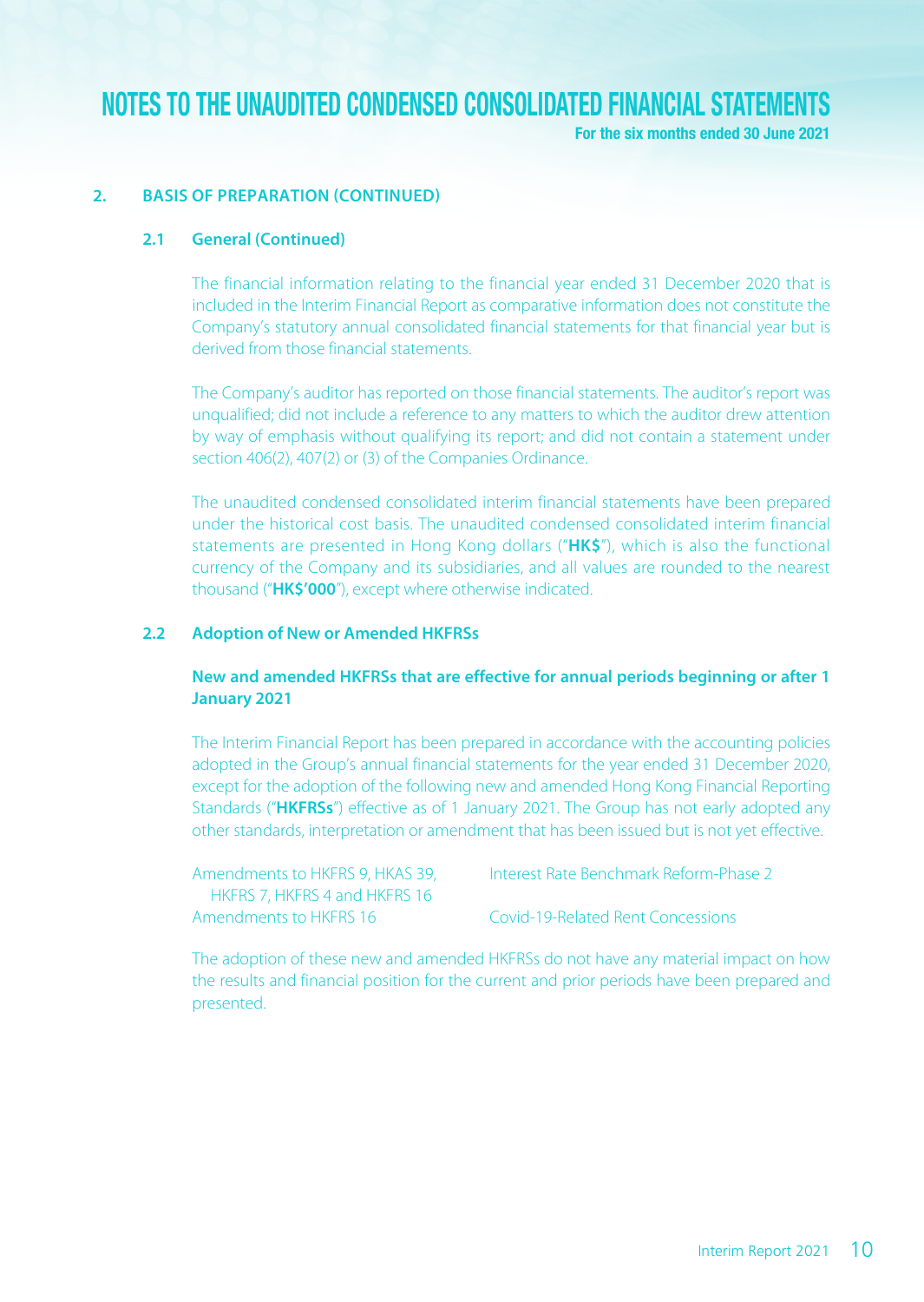For the six months ended 30 June 2021

#### **(2. BASIS OF PREPARATION (CONTINUED)**

#### **2.2** Adoption of New or Amended HKFRSs (Continued)

#### **Issued but not yet effective HKFRSs**

At the date of authorisation of the Interim Financial Report, certain new and amended HKFRSs have been published but are not yet effective, and have not been adopted early by the Group.

| <b>HKFRS 17</b><br>Amendments to HKFRS 3                      | Insurance Contracts and related amendments <sup>2</sup><br>Reference to the Conceptual Framework <sup>4</sup>                           |
|---------------------------------------------------------------|-----------------------------------------------------------------------------------------------------------------------------------------|
| Amendments to HKFRS 10 and HKAS 28                            | Sale or Contribution of Assets between an<br>Investor and its Associate or Joint Venture <sup>3</sup>                                   |
| Amendment to HKFRS 16                                         | Covid-19-Related Rent Concessions beyond 30<br>June 2021 <sup>5</sup>                                                                   |
| Amendments to HKAS 1                                          | Classification of Liabilities as Current or Non-<br>current and related amendments to Hong<br>Kong Interpretation 5 (2020) <sup>2</sup> |
| Amendments to HKAS 1 and HKFRS<br><b>Practice Statement 2</b> | Disclosure of Accounting Policies <sup>2</sup>                                                                                          |
| Amendments to HKAS 8                                          | Definition of Accounting Estimates <sup>2</sup>                                                                                         |
| Amendments to HKAS 12                                         | Deferred Tax related to Assets and Liabilities<br>arising from a Single Transaction <sup>2</sup>                                        |
| Amendments to HKAS 16                                         | Property, Plant and Equipment - Proceeds<br>before Intended Use <sup>1</sup>                                                            |
| Amendments to HKAS 37                                         | Onerous Contracts – Cost of Fulfilling a<br>Control <sup>1</sup>                                                                        |
| <b>Amendments to HKFRSs</b>                                   | Annual Improvements to HKFRS Standards<br>2018-20201                                                                                    |
| <b>Accounting Guideline 5 (Revised)</b>                       | Merger Accounting for Common Control<br>Combinations <sup>4</sup>                                                                       |

- 1 Effective for annual periods beginning on or after 1 January 2022
- 2 Effective for annual periods beginning on or after 1 January 2023
- 3 Effective date not yet determined
- 4 Effective for business combination/common control combination for which the acquisition/ combination date is on or after the beginning of the first annual period beginning on or after
- January 2022<br>**Effective for annual periods beginning on or after 1 April 2021**

The directors of the Company anticipate that the above new and amended HKFRSs will be adopted in the Group's accounting policy for the first period beginning on or after the effective date of such standards. The Group is in the process of making an assessment of the impact of these new and amended HKFRSs upon initial application. Currently it has been considered that the adoption of them is unlikely to have a material impact on the Group's results of operations and financial position.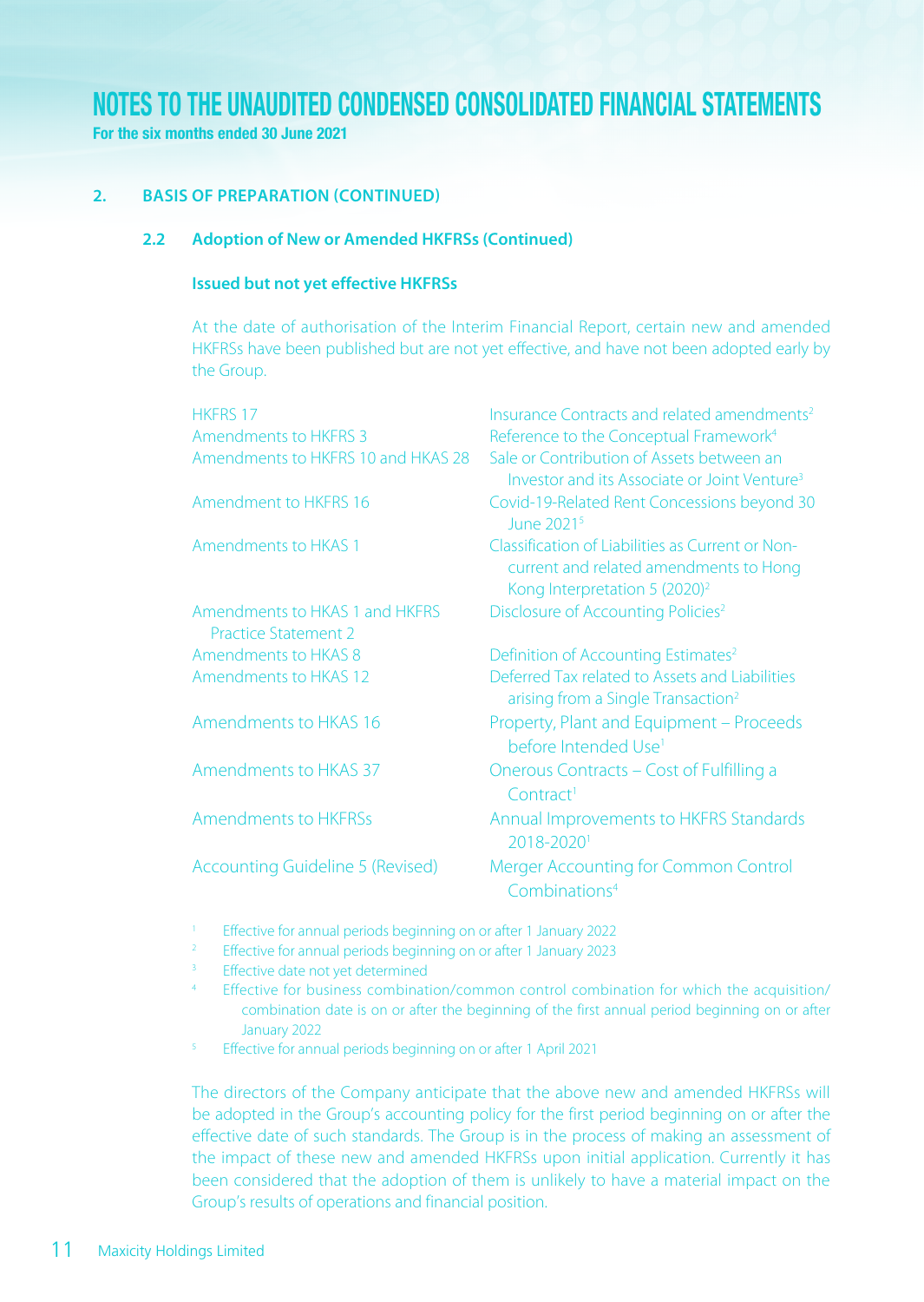For the six months ended 30 June 2021

#### **REVENUE 3.**

The Group's principal activities are disclosed in note 1 to the Unaudited Condensed Consolidated Financial Statements. Revenue represents income arising on the provision of slope works to external customers. The Group's revenue is recognised over time.

|                                                                               | Three months ended<br>30 June         |                                       | Six months ended<br>30 June           |                                       |
|-------------------------------------------------------------------------------|---------------------------------------|---------------------------------------|---------------------------------------|---------------------------------------|
|                                                                               | 2021<br><b>HKS'000</b><br>(Unaudited) | 2020<br><b>HKS'000</b><br>(Unaudited) | 2021<br><b>HKS'000</b><br>(Unaudited) | 2020<br><b>HKS'000</b><br>(Unaudited) |
| Provision of slope works<br>Public sector projects<br>Private sector projects | 80,556<br>961                         | 56,715<br>3,066                       | 139,178<br>15,613                     | 111,425<br>9,419                      |
|                                                                               | 81,517                                | 59.781                                | 154,791                               | 120.844                               |

## **4. OTHER INCOME, GAINS AND LOSSES**

|                                                                                                                              | Three months ended<br>30 June         |                                       | <b>Six months ended</b><br>30 June    |                                       |
|------------------------------------------------------------------------------------------------------------------------------|---------------------------------------|---------------------------------------|---------------------------------------|---------------------------------------|
|                                                                                                                              | 2021<br><b>HKS'000</b><br>(Unaudited) | 2020<br><b>HKS'000</b><br>(Unaudited) | 2021<br><b>HKS'000</b><br>(Unaudited) | 2020<br><b>HKS'000</b><br>(Unaudited) |
| <b>Bank interest income</b><br>Gain on disposal of property, plant and equipment<br>Government grant (note)<br>Sundry income | 12<br>114<br>539<br>8                 | 72<br>79                              | 50<br>114<br>1,321<br>8               | 260<br>79                             |
|                                                                                                                              | 673                                   | 152                                   | 1,493                                 | 340                                   |

#### Note:

During the six months ended 30 June 2021, the Group recognised the subsidies of approximately HK\$1.3 million (six months ended 30 June 2020: HK\$79,000) provided by the Government of Hong Kong Special Administrative Region as part of the relief measures on COVID-19 pandemic.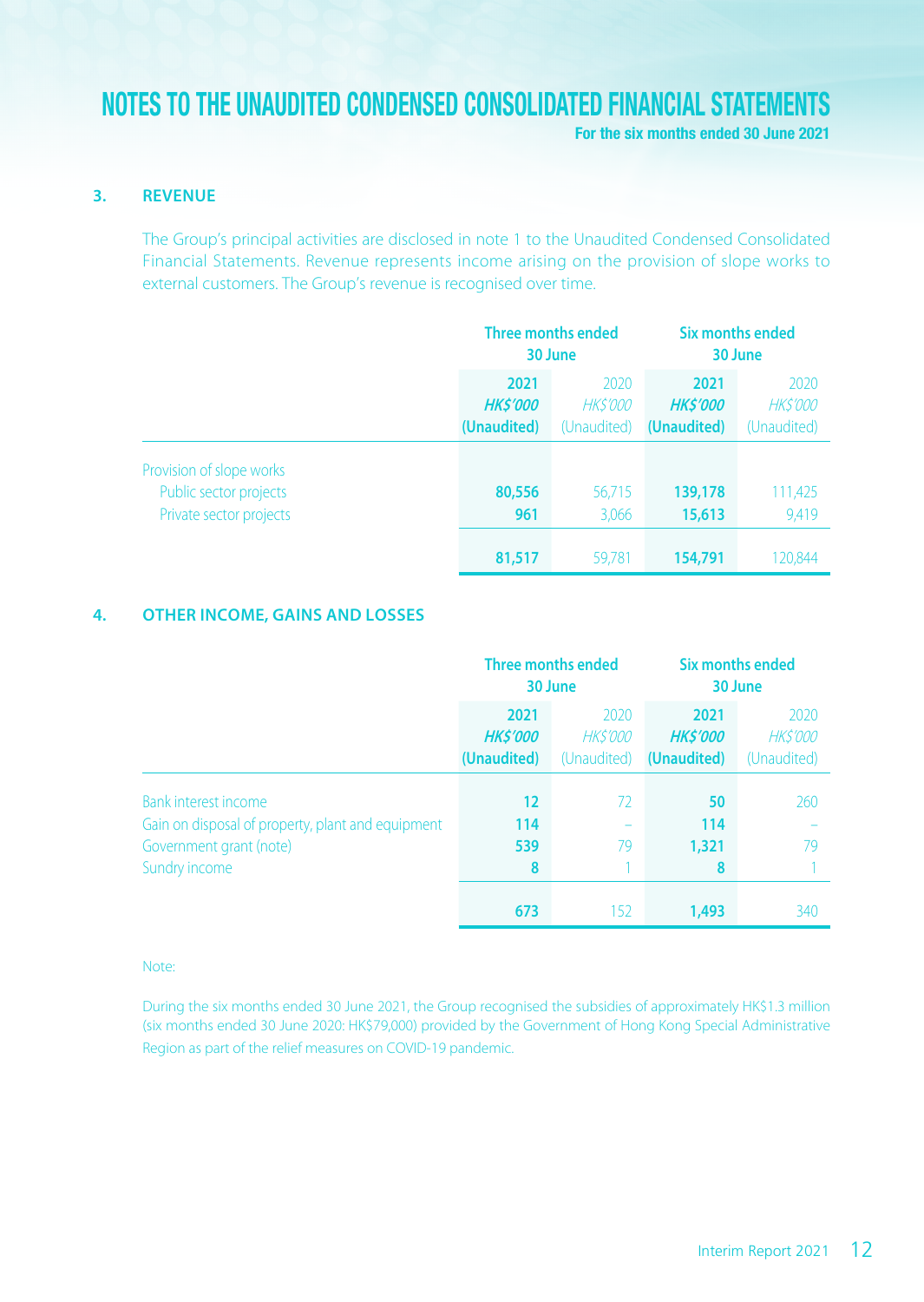For the six months ended 30 June 2021

## **TAXATION BEFORE TAXATION**

|                                                                                                                | <b>Three months ended</b><br>30 June   |                                       | <b>Six months ended</b><br>30 June    |                                       |
|----------------------------------------------------------------------------------------------------------------|----------------------------------------|---------------------------------------|---------------------------------------|---------------------------------------|
|                                                                                                                | 2021<br><b>HK\$'000</b><br>(Unaudited) | 2020<br><b>HKS'000</b><br>(Unaudited) | 2021<br><b>HKS'000</b><br>(Unaudited) | 2020<br><b>HKS'000</b><br>(Unaudited) |
| Profit before income tax is stated after charging:<br>(a) Staff costs (including directors' emoluments) (note) |                                        |                                       |                                       |                                       |
| - Directors' emoluments<br>- Salaries, wages and other benefits<br>- Contributions to defined contribution     | 721<br>18,605                          | 721<br>13,838                         | 1,443<br>35,435                       | 1,443<br>29,108                       |
| retirement plans                                                                                               | 802                                    | 564                                   | 1,484                                 | 1,122                                 |
|                                                                                                                | 20,128                                 | 15,123                                | 38,362                                | 31,673                                |
| Note: Presenting in consolidated statement of<br>profit or loss and other comprehensive<br>income as:          |                                        |                                       |                                       |                                       |
| - Cost of services<br>- Administrative expenses                                                                | 19,061<br>1,067                        | 14,057<br>1,066                       | 36,180<br>2,182                       | 29,239<br>2,434                       |
|                                                                                                                | 20,128                                 | 15,123                                | 38,362                                | 31,673                                |
| (b) Other items<br>Depreciations, included in<br>Cost of service                                               |                                        |                                       |                                       |                                       |
| - owned assets<br>Administrative expenses                                                                      | 392                                    | 293                                   | 780                                   | 498                                   |
| - owned assets<br>- right-of-use assets                                                                        | 8<br>62                                | 14<br>126                             | 16<br>125                             | 27<br>253                             |
|                                                                                                                | 462                                    | 433                                   | 921                                   | 778                                   |
| Auditor's remuneration                                                                                         | 225                                    | 150                                   | 375                                   | 300                                   |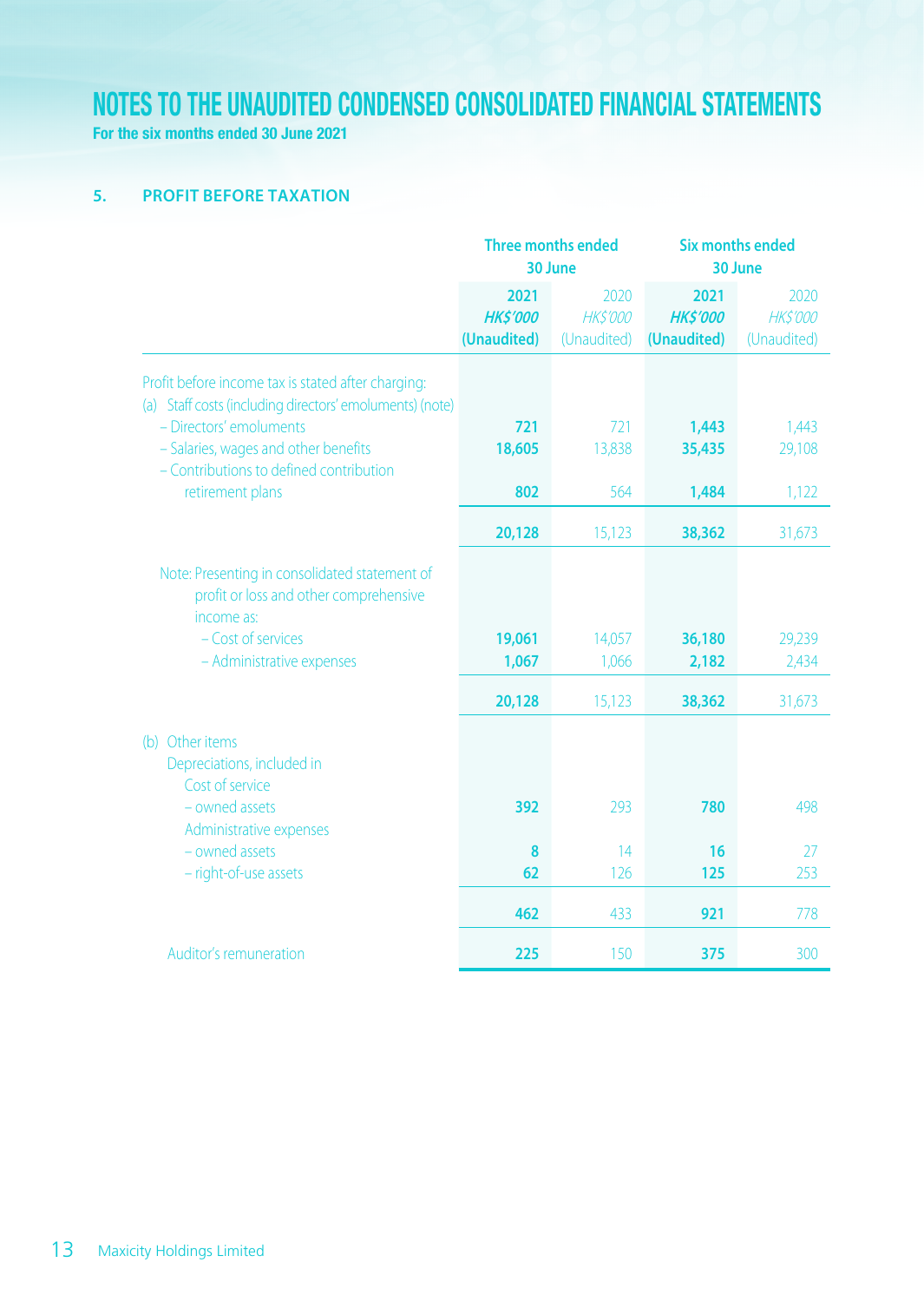For the six months ended 30 June 2021

#### **EXPENSE EXPENSE**

|                                                                    | <b>Three months ended</b><br>30 June  |                                       | Six months ended<br>30 June           |                                       |
|--------------------------------------------------------------------|---------------------------------------|---------------------------------------|---------------------------------------|---------------------------------------|
|                                                                    | 2021<br><b>HKS'000</b><br>(Unaudited) | 2020<br><b>HKS'000</b><br>(Unaudited) | 2021<br><b>HKS'000</b><br>(Unaudited) | 2020<br><b>HKS'000</b><br>(Unaudited) |
| Provision for Hong Kong Profits Tax<br>Current tax<br>Deferred tax | 2,297<br>(77)                         | 1,600<br>180                          | 3,975<br>(67)                         | 2,900<br>170                          |
|                                                                    | 2,220                                 | 1.780                                 | 3,908                                 | 3.070                                 |

The Group is subject to income tax on an entity basis on profits arising in or derived from the jurisdictions in which members of the Group are domiciled and operate.

Pursuant to the rules and regulations of the Cayman Islands and the BVI, the Group is not subject to any income tax in the Cayman Islands and the BVI.

Under the two-tiered profits tax rates regime, the first HK\$2 million of profits of qualifying corporations will be taxed at 8.25%, and profits above HK\$2 million will be taxed at 16.5%.

For the six months ended 30 June 2021 and 2020, Hong Kong Profits Tax of A-City Workshop tiered profits tax rates regime. Profit tax of other group entities continue to be taxed at the flat rate Limited ("**A-City Workshop**"), a subsidiary of the Group, is calculated in accordance with the twoof 16.5%.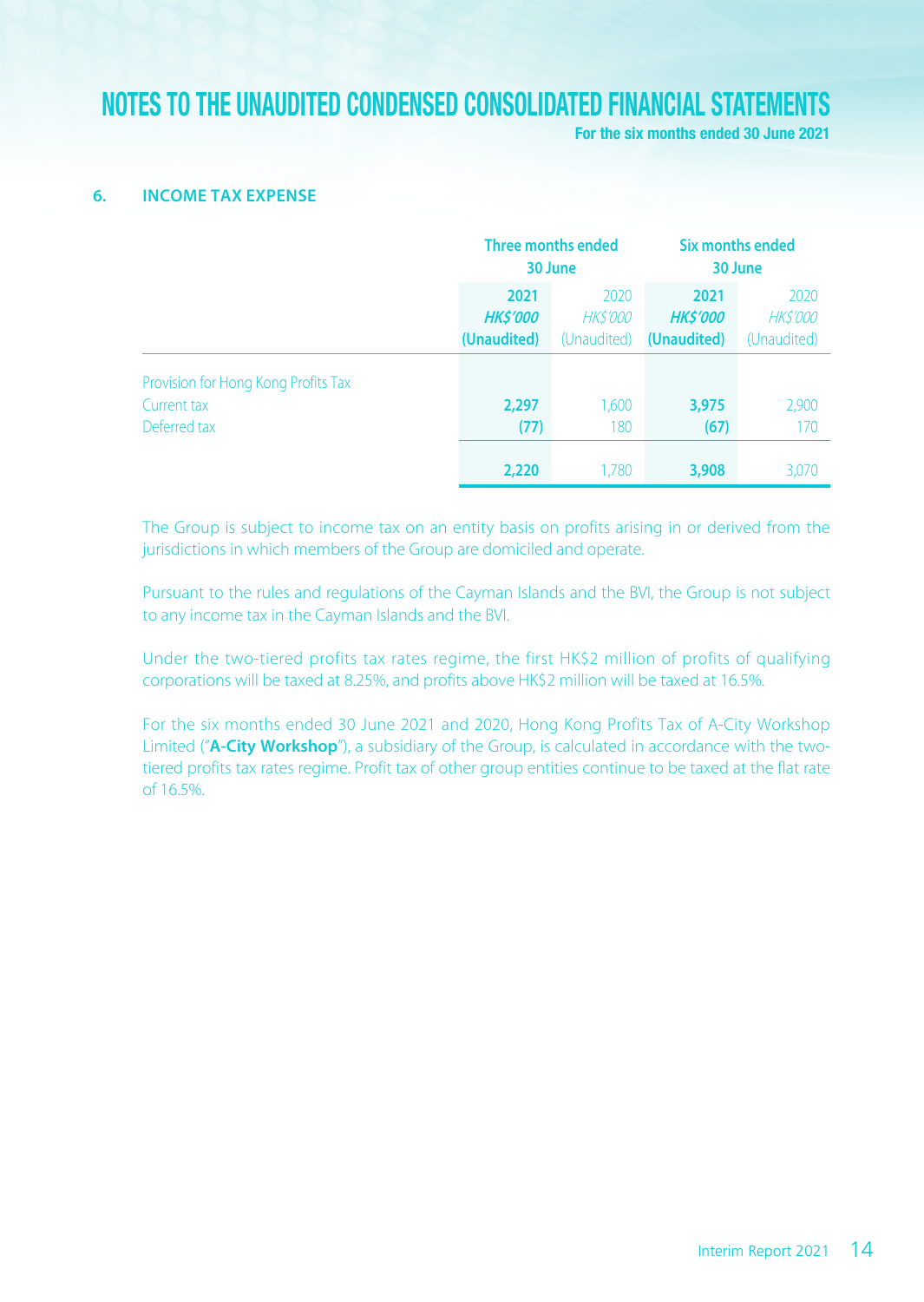For the six months ended 30 June 2021

#### **Z. EARNINGS PER SHARE**

|                                                                                                                        | Three months ended<br>30 June         |                                       | Six months ended<br>30 June           |                                       |
|------------------------------------------------------------------------------------------------------------------------|---------------------------------------|---------------------------------------|---------------------------------------|---------------------------------------|
|                                                                                                                        | 2021<br><b>HKS'000</b><br>(Unaudited) | 2020<br><b>HKS'000</b><br>(Unaudited) | 2021<br><b>HKS'000</b><br>(Unaudited) | 2020<br><b>HKS'000</b><br>(Unaudited) |
| Earnings for the purpose of calculating<br>basic earnings per share (profit for the period)<br>(HK\$'000)              | 10,381                                | 6.867                                 | 15,785                                | 14,706                                |
| Weighted average number of ordinary shares<br>for the purpose of calculating basic earnings per<br>share (in thousand) | 400,000                               | 400.000                               | 400,000                               | 400.000                               |

There were no dilutive potential ordinary shares during the six months ended 30 June 2021 and 2020 and therefore, diluted earnings per share equals to basic earnings per share.

#### **DIVIDEND 8.**

The directors of the Company do not recommend the payment of any dividend in respect of the period for the six months ended 30 June 2021 (six months ended 30 June 2020: Nil).

#### **EQUIPMENT AND PROPERTY. PLANT AND FOUIPMENT**

During the six months ended 30 June 2021, the Group acquired items of property, plant and equipment of approximately HK\$0.3 million (six months ended 30 June 2020: HK\$2.0 million).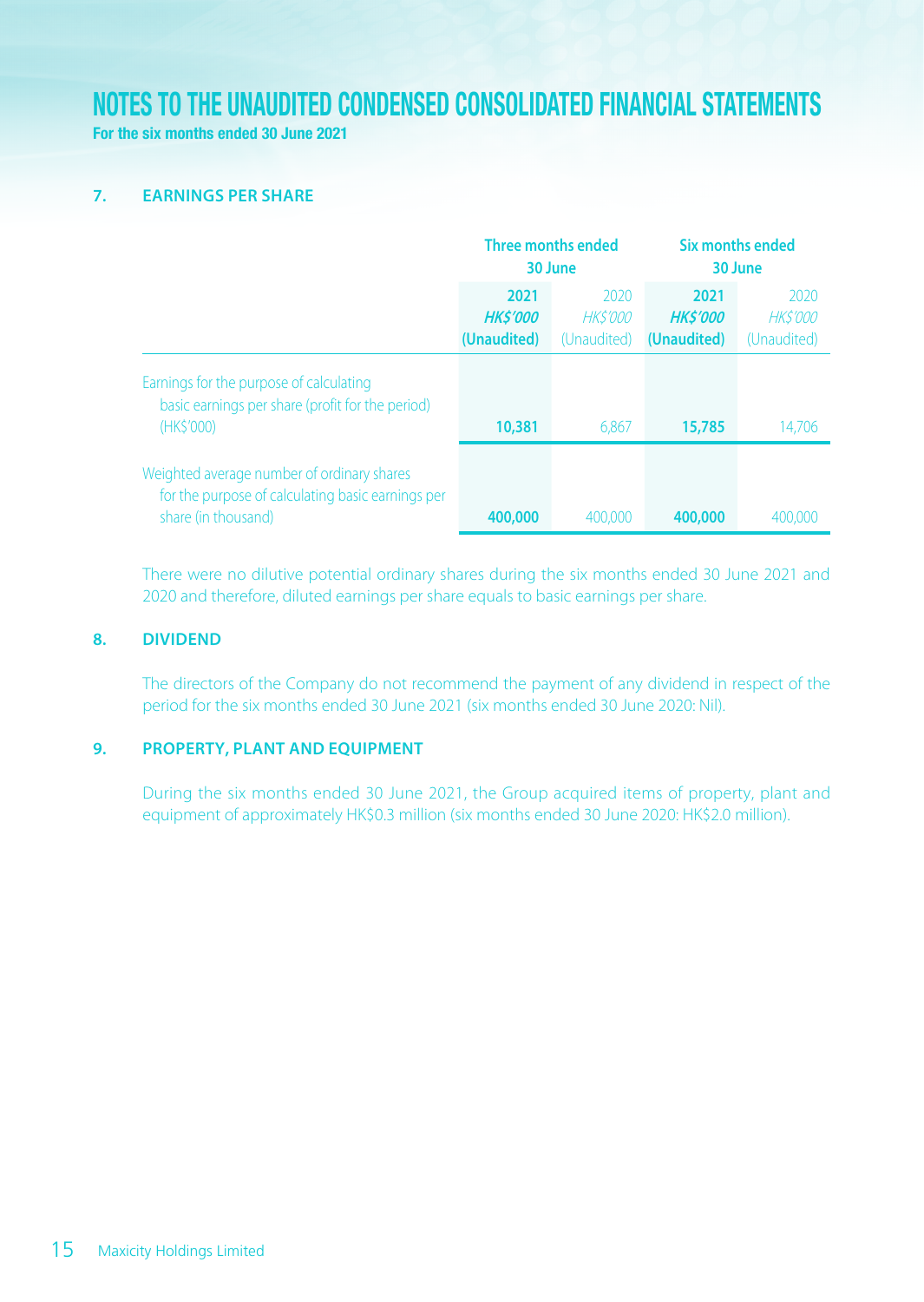For the six months ended 30 June 2021

#### **10. TRADE AND OTHER RECEIVABLES**

|                              | At 30 June      | At 31 December  |
|------------------------------|-----------------|-----------------|
|                              | 2021            | 2020            |
|                              | <b>HK\$'000</b> | <b>HK\$'000</b> |
|                              | (Unaudited)     | (Audited)       |
|                              |                 |                 |
| Trade receivables (note (a)) | 12,800          | 18,713          |
| Prepayments (note (b))       | 3,239           | 2,788           |
| <b>Deposits</b>              | 944             | 810             |
|                              |                 |                 |
|                              | 16,983          | 22,311          |

#### Notes:

### **rade receivables**

The Group grants credit terms to customers for a period of 30 to 60 days from the invoice date for trade receivables. For settlement of trade receivables from provision of undertaking slope works, the Group usually reaches an agreement on the term of each payment with the customer by taking into account of factors such as, among other things, the credit history of the customer, its liquidity position and the Group's working capital needs, which varies on a case-by-case basis that requires the judgment and experience of the .management

Based on the invoice date, the ageing analysis of the trade receivables is as follows:

|            | At 30 June      | At 31 December  |
|------------|-----------------|-----------------|
|            | 2021            | 2020            |
|            | <b>HK\$'000</b> | <b>HK\$'000</b> |
|            | (Unaudited)     | (Audited)       |
|            |                 |                 |
| 0-30 days  |                 | 12,496          |
| 31-90 days | 12,800          | 6,217           |
|            |                 |                 |
|            | 12,800          | 18,713          |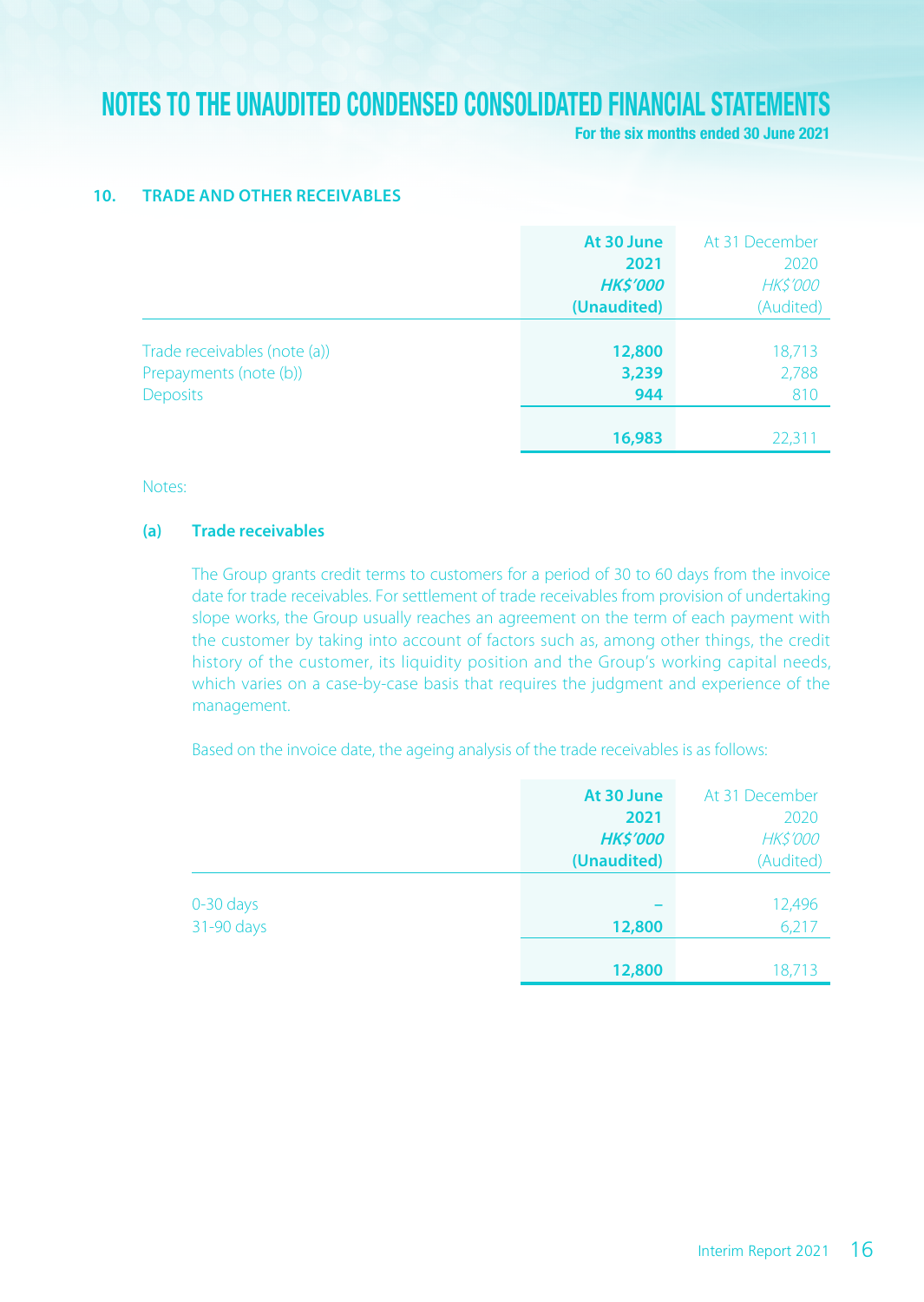**Eor the six months ended 30 June 2021** 

#### 10. TRADE AND OTHER RECEIVABLES (CONTINUED)

#### **(Continued (receivables Trade) a(**

The Group applies the simplified approach to provide for ECLs prescribed by HKFRS 9 which permits the use of lifetime ECL provision for all trade receivables. As at 30 June 2021 and 31 December 2020, the ECL rates are close to be zero and therefore no provision has been made during the six months ended 30 June 2021 and the year ended 31 December 2020.

#### **Prepayments) b(**

As at 30 June 2021, prepayments mainly comprised of prepaid expenses for insurance covered in sites operation and machinery rentals expenses amounted to approximately HK\$3.2 million (31 December 2020: approximately HK\$1.7 million).

### 11. **CONTRACT ASSETS**

|                                           | At 30 June<br>2021<br><b>HK\$'000</b><br>(Unaudited) | At 31 December<br>2020<br><b>HK\$'000</b><br>(Audited) |
|-------------------------------------------|------------------------------------------------------|--------------------------------------------------------|
| Unbilled revenue<br>Retention receivables | 30,596<br>15,656                                     | 38,573<br>11,921                                       |
|                                           | 46,252                                               | 50.494                                                 |

Contract assets represent the Group's right to considerations from customers for the provision of undertaking slope work, which arise when; (i) the Group completed the relevant services under such contracts but yet certified by architects, surveyors or other representatives; and (ii) the customers withhold certain certified amounts payable to the Group as retention money to secure the due performance of the contracts after the expiry of the defect liability period of construction projects. Any amount previously recognised as a contract asset is reclassified to trade receivables at the point at which it becomes unconditional and is invoiced to the customer. As at 30 June 2021 and 31 December 2020, the ECL rates are close to be zero and therefore no provision has been made during the six months ended 30 June 2021 and the vear ended 31 December 2020.

Changes of contract assets during the six months ended 30 June 2021 were mainly due to:

- $\alpha$  Changes in retention receivables as a result of an increase in number of ongoing and completed contracts under the defect liability period during the year; and
- (2) Changes in number of contract works that the relevant services were completed but vet been certified at the end of each reporting period.
- (3) Performance bonds amounting to HK\$13.0 million paid to its customer to secure the due performance of construction projects and are recognized as retention receivables during  $\frac{1}{20}$  the six months ended 30 lune 2021

During the six months ended 30 June 2021 and the year ended 31 December 2020, the Group does not generate any contract liability.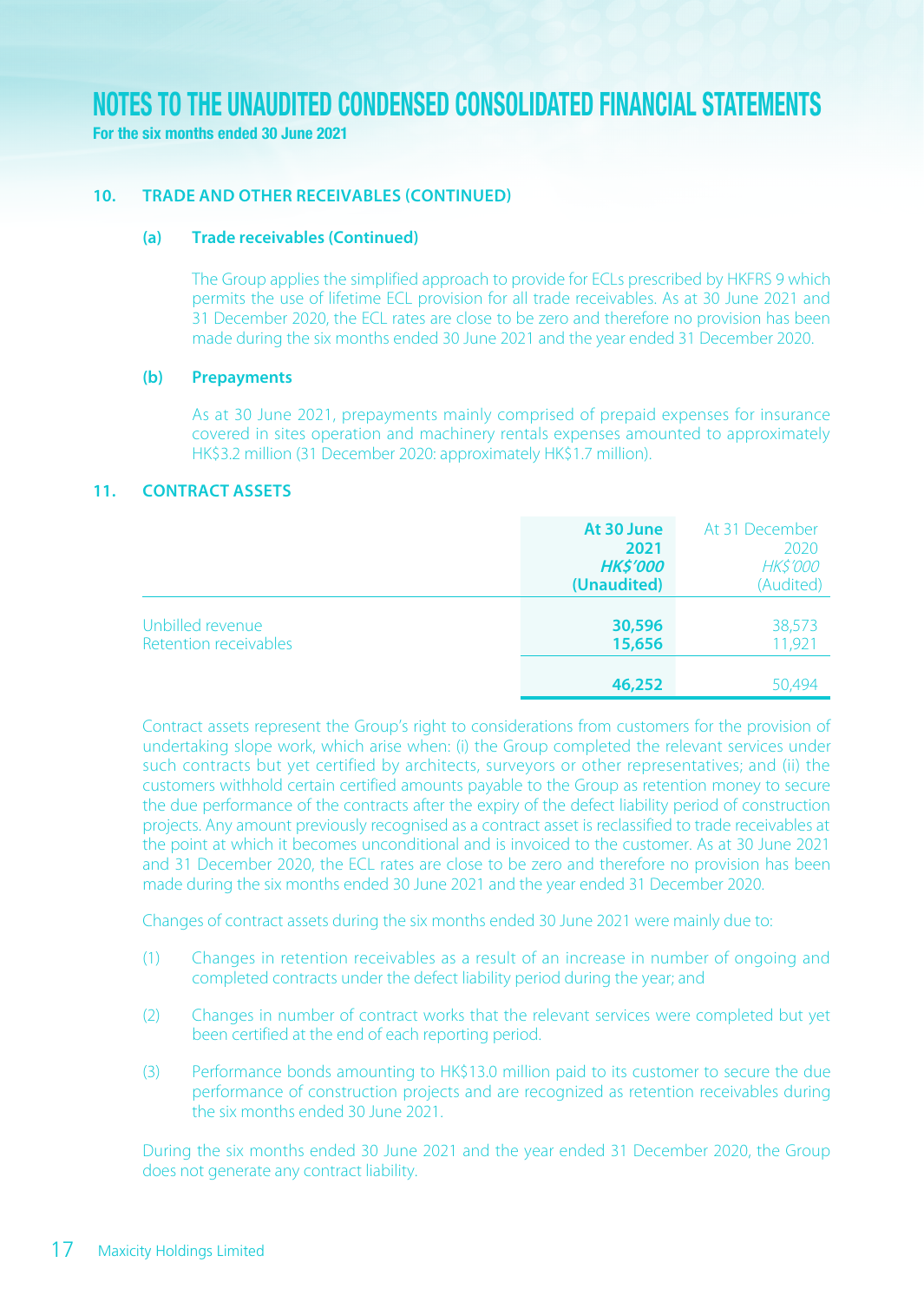For the six months ended 30 June 2021

### **PAYABLES PAYABLES**

|                             | At 30 June      | At 31 December  |
|-----------------------------|-----------------|-----------------|
|                             | 2021            | 2020            |
|                             | <b>HK\$'000</b> | <b>HK\$'000</b> |
|                             | (Unaudited)     | (Audited)       |
|                             |                 |                 |
| Trade payables (note (a))   | 11,413          | 28,324          |
| Accruals and other payables | 2,695           | 2,300           |
| Deferred government grant   |                 | 738             |
|                             |                 |                 |
|                             | 14,108          | 31,362          |

#### Notes:

#### **payables Trade) a(**

The Group is granted by its suppliers a credit period ranging from 0 to 45 days. The ageing analysis of trade payables based on the invoice date is as follows:

|               | At 30 June      | At 31 December  |
|---------------|-----------------|-----------------|
|               | 2021            | 2020            |
|               | <b>HK\$'000</b> | <b>HK\$'000</b> |
|               | (Unaudited)     | (Audited)       |
|               |                 |                 |
| $0-30$ days   | 9,662           | 28,233          |
| 31-60 days    | 1,148           |                 |
| 61-90 days    |                 |                 |
| 91-365 days   | 512             | 91              |
| Over 365 days | 91              |                 |
|               |                 |                 |
|               | 11,413          | 28,324          |

All amounts are short-term and hence, the carrying values of the Group's trade and other payables are considered to be a reasonable approximation of fair value.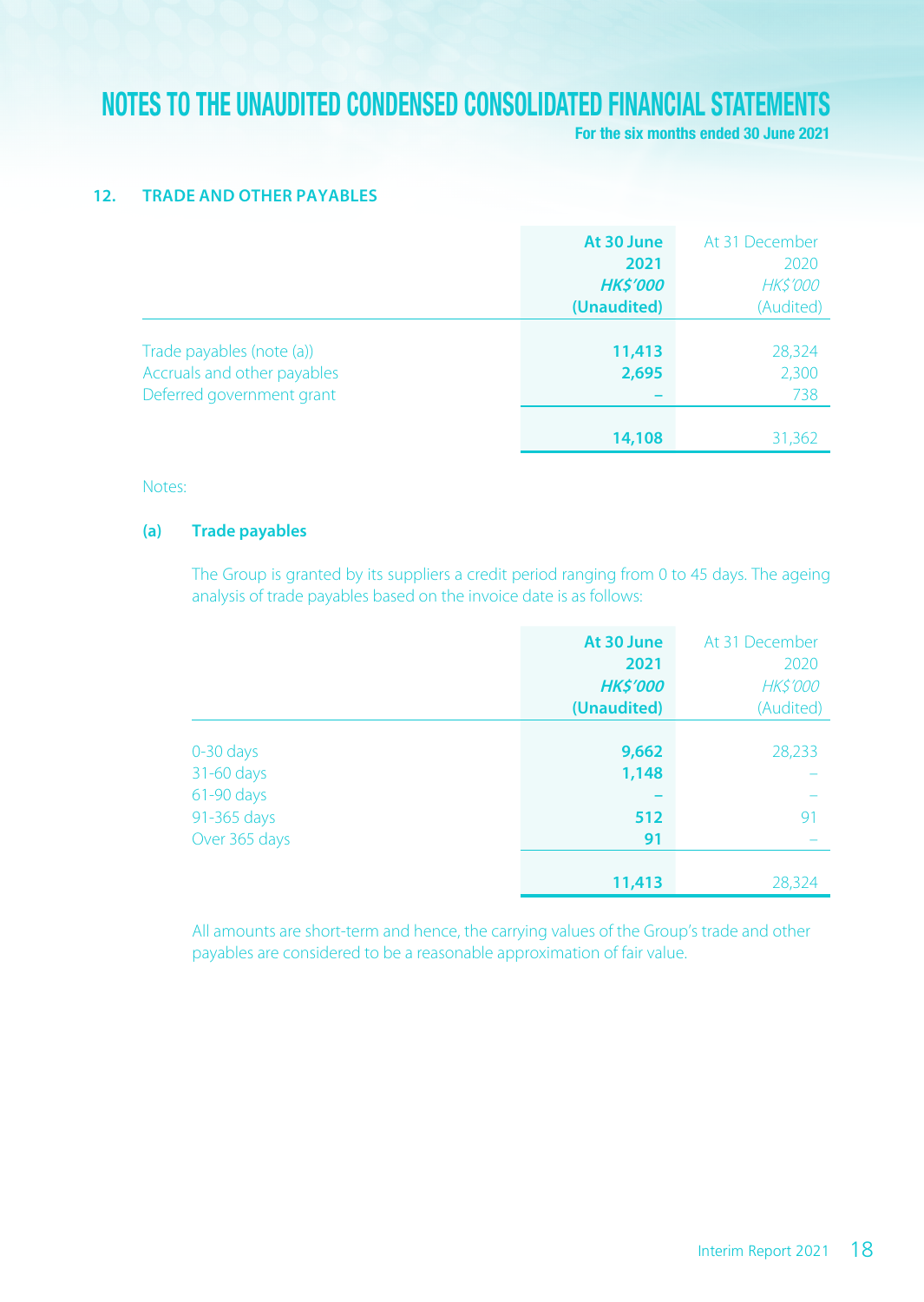For the six months ended 30 June 2021

#### **13. SHARE CAPITAL**

|                                                                                                   | <b>Number of shares</b> | <b>HK\$'000</b> |
|---------------------------------------------------------------------------------------------------|-------------------------|-----------------|
| Authorised:                                                                                       |                         |                 |
| As at 31 December 2020 (audited) and                                                              |                         |                 |
| 30 June 2021 (unaudited)                                                                          | 1,000,000,000           | 10.000          |
| <b>Issued and fully paid:</b><br>As at 31 December 2020 (audited) and<br>30 June 2021 (unaudited) | 400,000,000             | 4.000           |

## **TRANSACTIONS**

Save as disclosed elsewhere in the unaudited condensed consolidated interim financial statements, the Group had the following related party transaction during the six months ended 30 June 2021 and 2020, respectively.

#### **Key management personnel remuneration**

The emoluments of the directors and senior management of the Company, who represent the key management personnel during the period are as follows:

|                                         | At 30 June      | At 30 June      |
|-----------------------------------------|-----------------|-----------------|
|                                         | 2021            | 2020            |
|                                         | <b>HK\$'000</b> | <b>HK\$'000</b> |
|                                         | (Unaudited)     | (Unaudited)     |
|                                         |                 |                 |
| Salaries, fee and allowances            | 1,944           | 2,346           |
| Retirement benefit scheme contributions | 36              | 36              |
|                                         |                 |                 |
|                                         | 1,980           | 2.382           |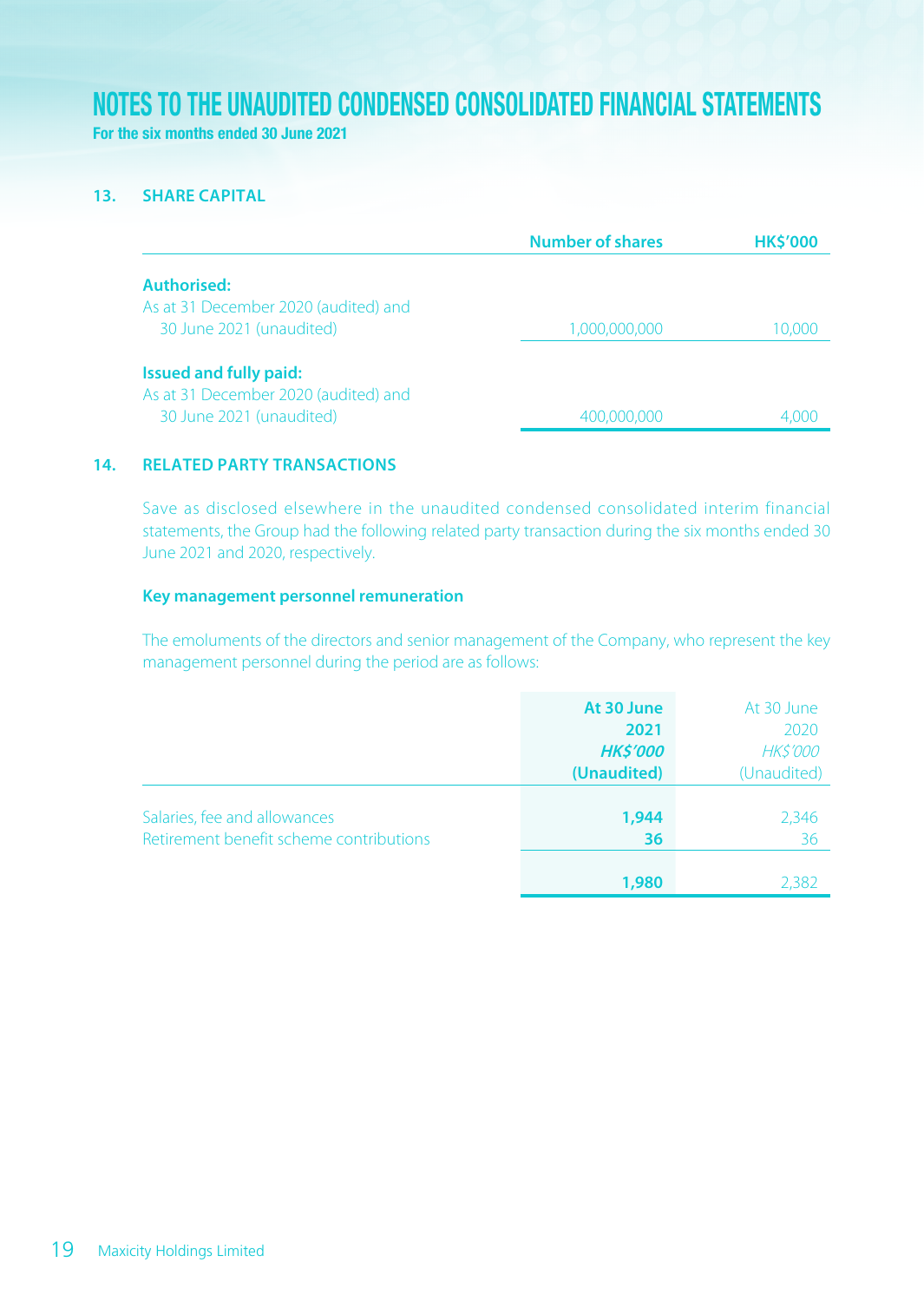For the six months ended 30 June 2021

### **LIS.** CONTINGENT LIABILITIES

The Group had no material contingent liabilities as at 30 June 2021 and 31 December 2020, respectively.

## **16. APPROVAL OF INTERIM FINANCIAL STATEMENTS**

The unaudited condensed consolidated interim financial statements for the three months and six months ended 30 June 2021 were both approved and authorised for issue by the Board on 13 August 2021.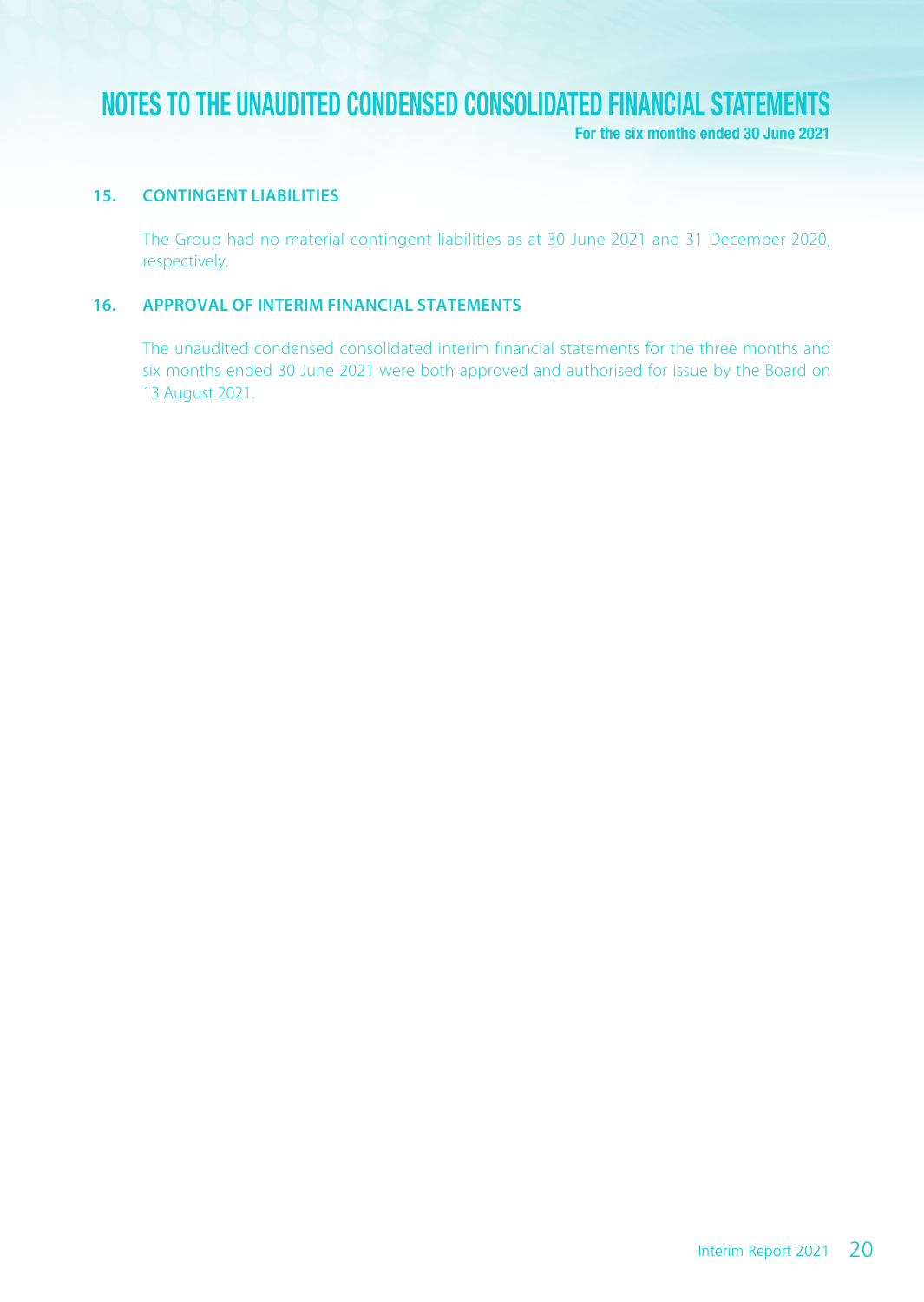### **RUSINESS REVIEW**

The Group is a slope works contractor in Hong Kong. The slope works undertaken by the Group generally involve landslip preventive and remedial works for improving or maintaining the stability of slopes and/or retaining walls. The Group is experienced in undertaking different kinds of slope works which mainly comprise (i) drilling and installation of soil nails; (ii) construction of retaining walls; (iii) installation of debris flow protection rigid barriers ; (iv) construction of flexible barrier system; (v) installation of raking drains; (vi) installation of wire meshes and mats for erosion control; (vii) construction of concrete maintenance stairway/access; and (viii) landscape soft works and establishment works. A-City Workshop, the Group's principal operating subsidiary, is registered under the Buildings Ordinance as a Registered General Building Contractor and a Registered Specialist Contractor under the sub-register of "site formation works" category. A-City Workshop is also registered as a Registered Specialist Trade Contractors for reinforcement bar fixing, concreting form work and concreting and registered as a Registered Subcontractor for earth work and geotechnical works under Registered Specialist Trade Contractor Scheme in Construction Industry Council, On 18 June 2020, A-City Workshop was approved and was registered as a probationary contractor on the List of Approved Specialist Contractors for Public Works maintained by the Development Bureau under the category of "Landslip preventive/remedial works to slopes/ retaining walls" ("**Approved Specialist Contractors**").

### **PROSPECTS**

The Shares were listed on the GEM on 13 December 2019 (the "Listing Date"). Net proceeds from the Listing were approximately HK\$37.1 million after deduction of the underwriting commission and relevant listing expenses. The Group utilised the fund for satisfying the requirements of working capital and machineries stated in the application of Approved Specialist Contractors. In addition, we applied the fund for our staff recruitment on new projects.

We believe that such registration will significantly enhance our market position and facilitate us to expand our market share in the slope works industry in Hong Kong. Our right to tender public slope works directly from the Government can provide more business opportunities and better position for us to capture the forecasted growth in public slope works.

In view of the outbreak of the Epidemic in Hong Kong since January 2020, the Group has implemented measures, including frequent cleaning with disinfectant, ensuring all staffs wear face masks at work, and conducting body temperature test, etc., to protect the health and safety of the employees. We will continue to closely monitor the development of the Epidemic and use every effort on epidemic prevention and control during our daily operations. Our Directors believe that Epidemic will not have significant impact on the Group's continuing business operations.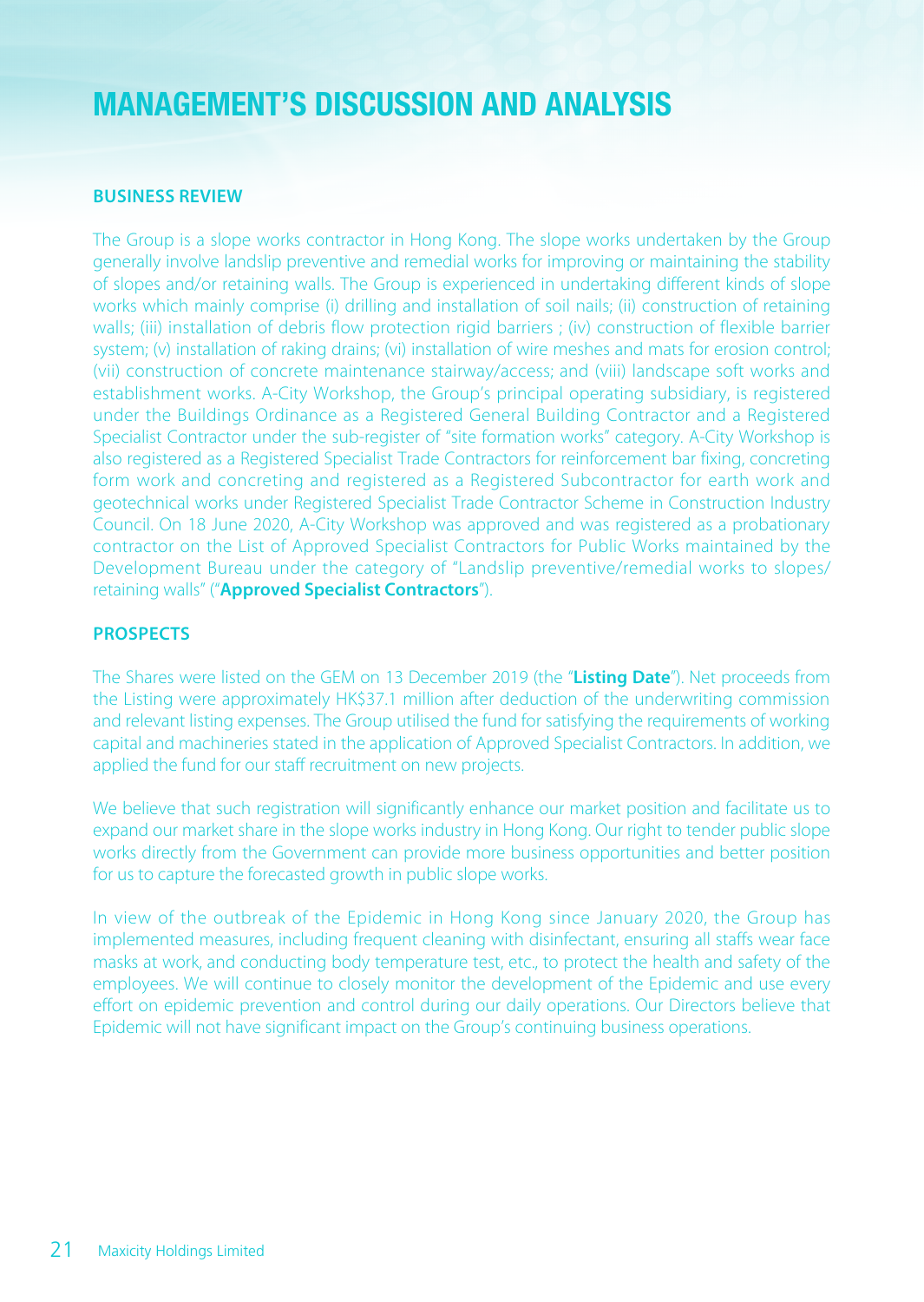### **FINANCIAL REVIEW**

#### **Revenue**

Our revenue increased from approximately HK\$120.8 million for the six months ended 30 June 2020 to approximately HK\$154.8 million for the six months ended 30 June 2021, representing an increase of approximately HK\$33.9 million or 28.1%. Our revenue increased primarily due to the increase in total number of projects with revenue contributed to our Group during the six months ended 30 June 2021 and an increase in our revenue derived from the relatively larger scale projects (i.e., projects with revenue recognised HK\$10.0 million or above).

Number of projects with revenue contributions:

|                                                   | Six months ended 30 June |      |
|---------------------------------------------------|--------------------------|------|
|                                                   | 2021                     | 2020 |
| Public sector projects<br>Private sector projects | 17<br>10                 |      |
| Total                                             | 27                       |      |

Revenue recognised:

|                                           | Six months ended 30 June |      |  |
|-------------------------------------------|--------------------------|------|--|
|                                           | 2021                     | 2020 |  |
| HK\$10.0 million or above                 |                          |      |  |
| HK\$5.0 million to below HK\$10.0 million |                          |      |  |
| HK\$1.0 million to below HK\$5.0 million  | 6                        |      |  |
| Below HK\$1.0 million                     | 12                       |      |  |
|                                           |                          |      |  |
| Total                                     | 27                       |      |  |

## **Cost of Services**

Cost of services increased by approximately HK\$27.8 million, or 28.3%, from approximately HK\$98.2 million for the six months ended 30 June 2020 to approximately HK\$126.0 million for the six months ended 30 June 2021. Such increase in cost of services was generally in line with the increase in .revenue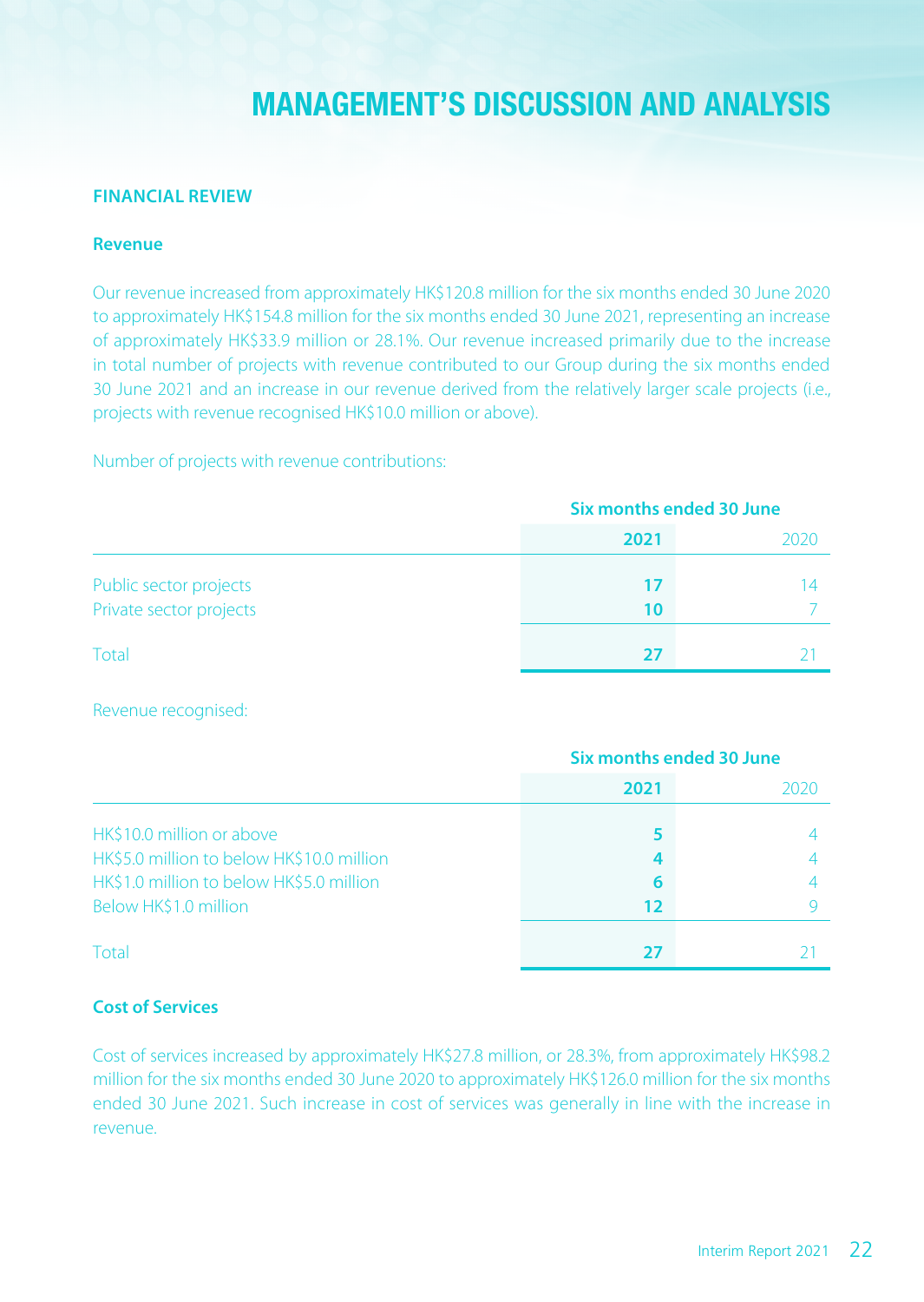### **Gross Profit and Gross Profit Margin**

Gross profit increased by approximately HK\$6.2 million, or 27.3%, from approximately HK\$22.6 million for the six months ended 30 June 2020 to approximately HK\$28.8 million for the six months ended 30 June 2021. Our gross profit margin remained broadly stable at approximately 18.7% for the six months ended 30 June 2020 and approximately 18.6% for the six months ended 30 June 2021.

#### **Other Income, Gains and Losses**

Other income, gains and losses increased by approximately HK\$1.2 million. Such significant increase was mainly due to the government grant received by the Group in relation to the Employment Support Scheme during the six months ended 30 June 2021.

### **Expenses Administrative**

Administrative expenses decreased by approximately HK\$0.2 million or 4.8% from approximately HK\$5.2 million for the six months ended 30 June 2020 to approximately HK\$4.9 million for the six months ended 30 June 2021. The decrease in administrative expense was mainly contributed by the decrease in staff honus

### **Transfer of Listing and Related Expenses**

Transfer of listing and related expenses increased significantly by approximately HK\$5.7 million during the six months ended 30 June 2021, which was attributable to the proposed transfer of listing of the Company's shares from GEM to Main Board of the Stock Exchange during the six months ended 30 June 2021.

#### **Finance Costs**

The Group's finance costs for the six months ended 30 June 2021 was approximately HK\$10,000, which was derived from lease liabilities

#### **Income Tax Expenses**

Income tax expenses increased by approximately HK\$0.8 million or 27.3% from approximately HK\$3.1 million for the six months ended 30 June 2020 to approximately HK\$3.9 million for the six months ended 30 June 2021. The increase in this expense is in line with the increase in profits before income tax (excluding listing expenses) as a result of the increase in our revenue and gross profit.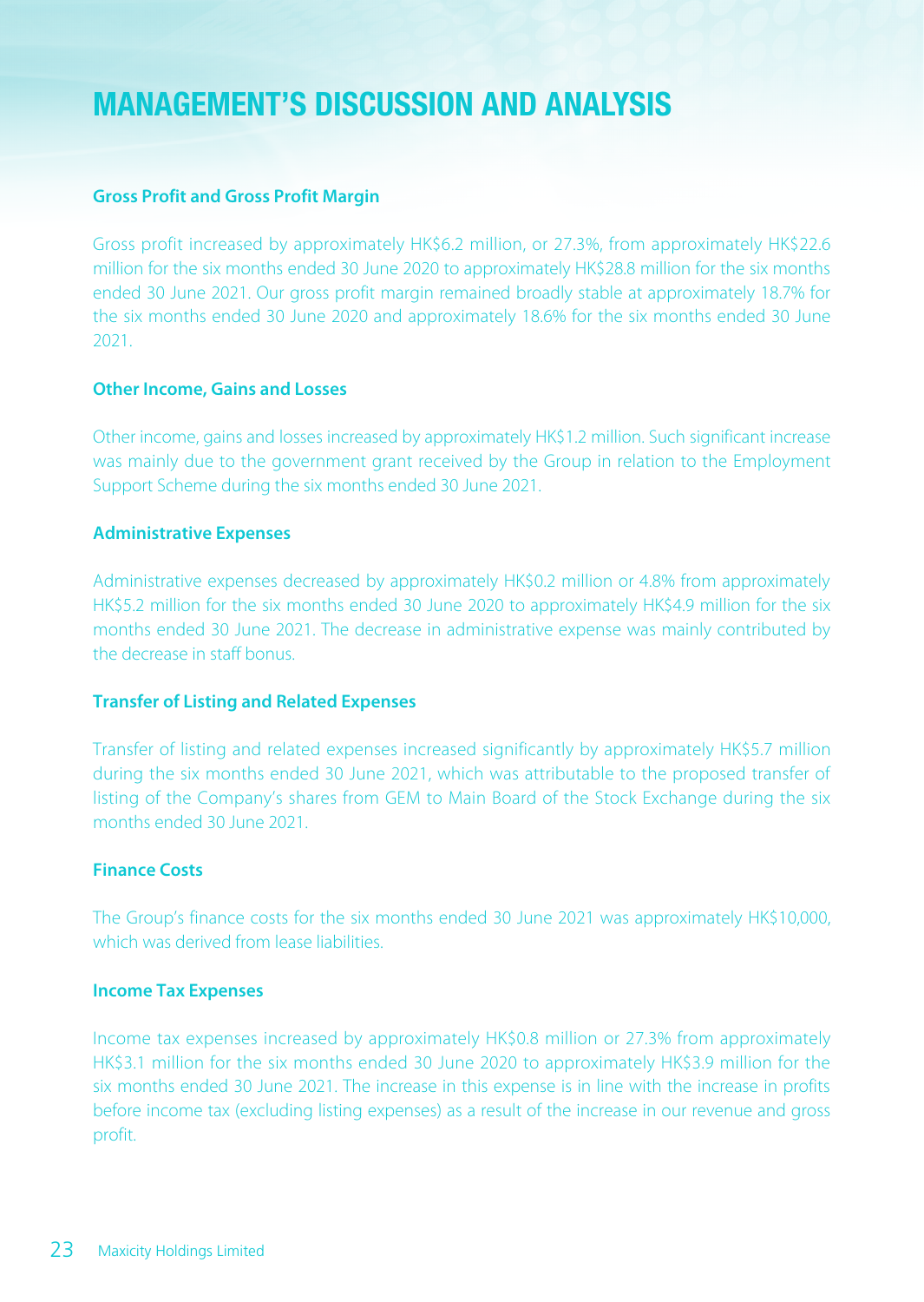#### **Profit and Total Comprehensive Income for the Period**

Profit and total comprehensive income increased significantly from approximately HK\$14.7 million for the six months ended 30 June 2020 to approximately HK\$15.8 million for the six months ended 30 June 2021, representing an increase of approximately HK\$1.1 million or 7.3%. Such increase was mainly attributable to the increase in our revenue and gross profit for the six months ended 30 June 2021 as mentioned above as compared to the six months ended 30 June 2020. Our adjusted profit and total comprehensive income attributable to equity holders of the Company (excluding transfer of listing and related expenses and the government grants received from Employment Support Scheme) for the six months ended 30 June 2021 amounted to approximately HK\$20.1 million, which increased by approximately HK\$5.5 million or 37.7% as compared with HK\$14.6 million for the six months ended 30 June 2020.

### **LIQUIDITY AND CAPITAL RESOURCES**

#### **Financial Resources and Liquidity**

As at 30 June 2021, the Group recorded net current assets of approximately HK\$138.8 million. The Group had cash and bank balances of approximately HK\$96.1 million. The Group's financial resources were funded mainly by its equity capital, cash generated from its operations and proceeds of the GEM share offer. As at 30 June 2021, the Group's current assets amounted to approximately HK\$159.3 million and the Group's current liabilities amounted to approximately HK\$20.5 million.

Current ratio was approximately 7.8 times as at 30 June 2021. Current ratio is calculated based on total current assets at the end of the period divided by total current liabilities at the end of the .period

Gearing ratio was approximately 0.2% as at 30 June 2021 which was calculated based on the total interest bearing liability at the end of the period divided by total equity at the end of the period.

## **CAPITAL STRUCTURE**

For the six months ended 30 June 2021, the capital structure of the Group consisted of equity attributable to the owners of the Company of approximately HK\$142.6 million. The share capital of the Group only consists of ordinary shares. The Shares were listed on the GEM of the Stock Exchange on the Listing Date. There has been no change in the capital structure of the Group since then

## *EORFIGN CURRENCY EXPOSURE RISKS*

The Group operates mainly in Hong Kong and is not exposed to any foreign exchange risks throughout the six months ended 30 June 2021.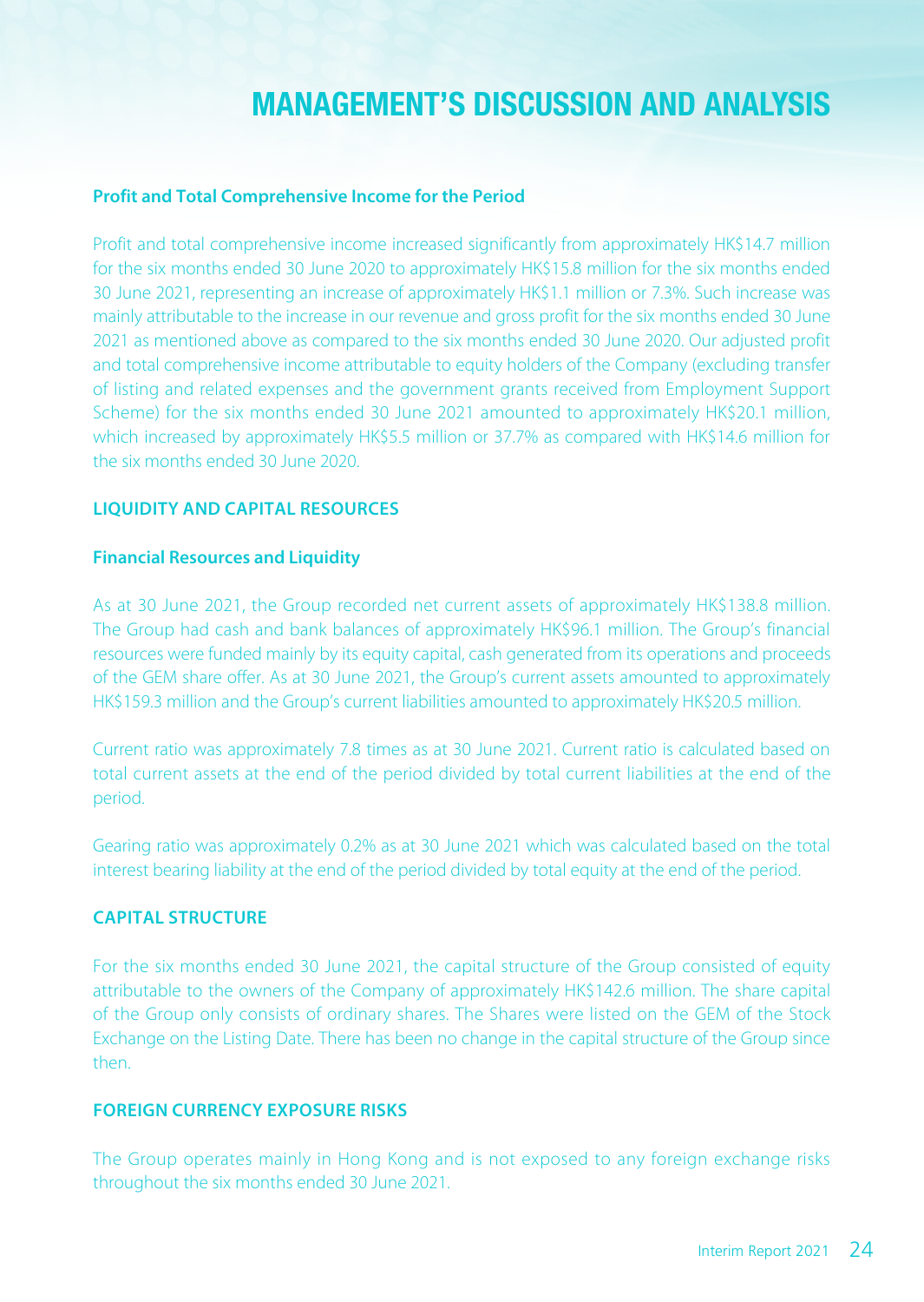## *FREASURY POLICIES*

The Group has adopted a prudent financial management approach towards its treasury policies and thus maintained a healthy liquidity position throughout the six months ended 30 June 2021. The Group strives to reduce exposure to credit risk by performing ongoing credit assessments and evaluations of the financial status of its customers. To manage liquidity risk, the Board closely monitors the Group's liquidity position to ensure that the liquidity structure of the Group's assets, liabilities and other commitments can meet its funding requirements from time to time.

## **MATERIAL ACQUISITIONS AND DISPOSAL OF SUBSIDIARIES, ASSOCIATES OR JOINT VENTURES**

The Group did not have any significant investments, material acquisitions nor disposals of subsidiaries during the six months ended 30 June 2021.

## **USE OF PROCEEDS**

The Net proceeds from the Listing (after deducting the underwriting fees and other listing expenses borne by the Company) amounted to approximately HK\$37.1 million. After the Listing, a part of these proceeds have been applied for the purposes as set out in the section headed the "Future" Plans And Use of Proceeds" in the prospectus of the Company dated 30 November 2019 (the .("**Prospectus**"

As disclosed in the Prospectus, the estimated net proceeds from the Listing, after deduction of the underwriting fees and expenses paid by the Company in connection therewith, were approximately HK\$40.0 million. The actual net proceeds received by the Company were approximately HK\$37.1 million. The Company adjusted the difference of approximately HK\$2.9 million accordingly to each business strategies in the same proportion as the original funds applied as shown in the Prospectus. The adjusted net proceeds is shown as below:

|                                                       | <b>Estimated net</b><br>proceeds<br>HK\$ million | <b>Actual net</b><br>proceeds<br>HK\$ million |
|-------------------------------------------------------|--------------------------------------------------|-----------------------------------------------|
| Strengthening our manpower by recruiting              |                                                  |                                               |
| additional staff                                      | 113                                              | 10.5                                          |
| Acquisition of additional machinery                   | 4.7                                              | 4.4                                           |
| Increasing our reserve for financing the issue of     |                                                  |                                               |
| performance quarantees in favour of our customers     | 2.0                                              | 18                                            |
| Maintaining the specific working capital required for |                                                  |                                               |
| being an Approved Specialist Contractor               | 22.0                                             | 20.4                                          |
| Total                                                 | 40 C                                             |                                               |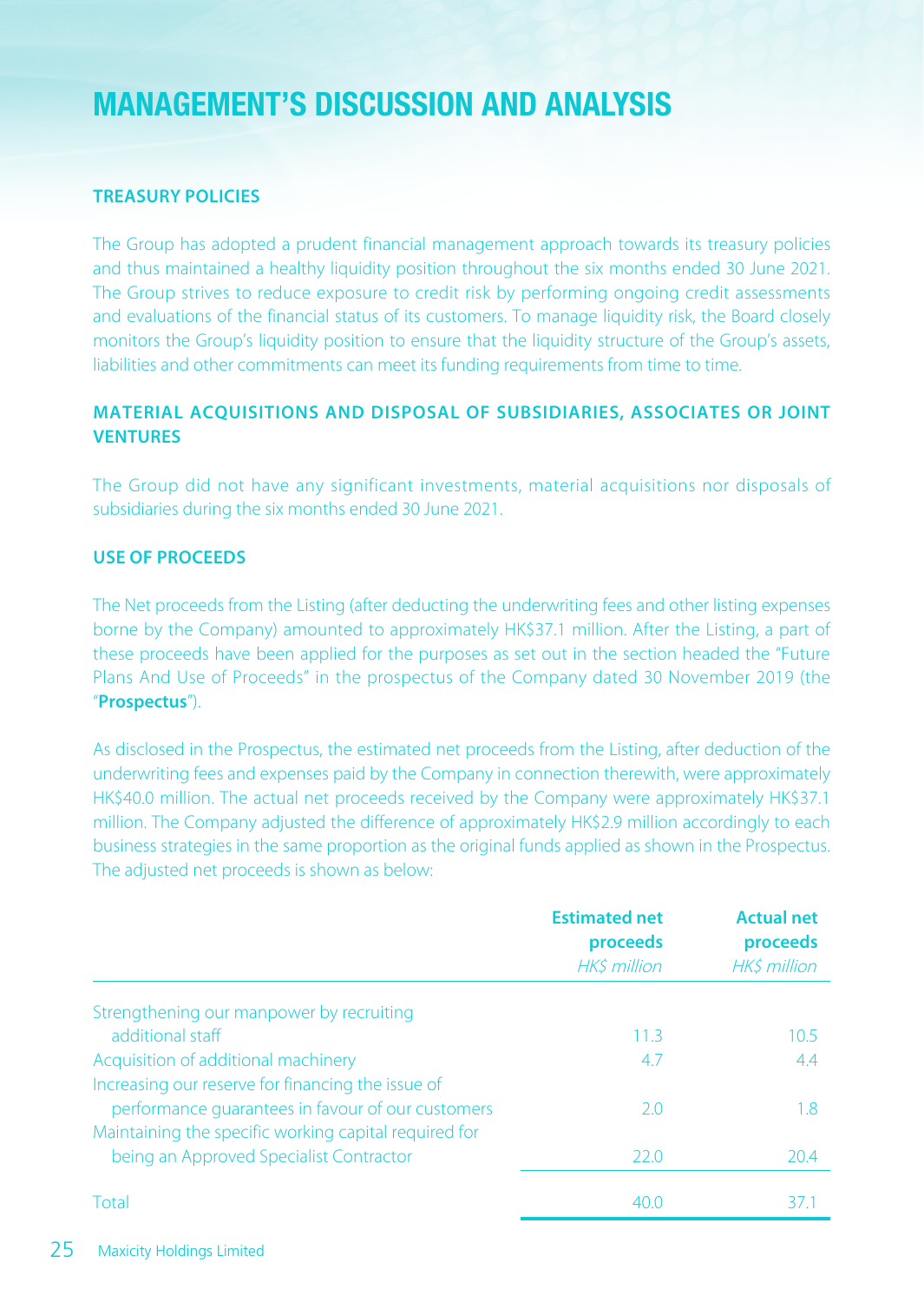An analysis of the planned usage of net proceeds as stated in the Prospectus and the actual utilisation of the net proceeds from the Listing Date up to 30 June 2021 are set out as below:

| <b>Period</b>                                                       | <b>Strengthening</b><br>our manpower<br>by recruiting<br>additional staff<br><b>HK\$ million</b> | <b>Acquisition</b><br>of additional<br>machinery<br><b>HK\$ million</b> | <b>Increasing our</b><br>reserve for<br>financing the<br>issue of<br>performance<br>quarantees in<br>favour of our<br><b>customers</b><br><b>HK\$ million</b> | <b>Maintaining</b><br>the specific<br>working<br>capital<br>required for<br>being an<br><b>Approved</b><br><b>Specialist</b><br><b>Contractor</b><br><b>HK\$ million</b> | <b>Total</b><br><b>HK\$ million</b> |
|---------------------------------------------------------------------|--------------------------------------------------------------------------------------------------|-------------------------------------------------------------------------|---------------------------------------------------------------------------------------------------------------------------------------------------------------|--------------------------------------------------------------------------------------------------------------------------------------------------------------------------|-------------------------------------|
| Planned use of net proceeds<br>From Listing Date to<br>30 June 2021 | 11.3                                                                                             | 4.7                                                                     | 2.0                                                                                                                                                           | 22.0                                                                                                                                                                     | 40.0                                |
|                                                                     |                                                                                                  |                                                                         |                                                                                                                                                               |                                                                                                                                                                          |                                     |
| Adjusted use of net proceeds                                        |                                                                                                  |                                                                         |                                                                                                                                                               |                                                                                                                                                                          |                                     |
| From Listing Date to<br>30 June 2021                                | 10.5                                                                                             | 4.4                                                                     | 1.8                                                                                                                                                           | 20.4                                                                                                                                                                     | 37.1                                |
| <b>Actual use of net proceeds</b><br>From Listing Date to           |                                                                                                  |                                                                         |                                                                                                                                                               |                                                                                                                                                                          |                                     |
| 30 June 2021                                                        | 10.5                                                                                             | 4.4                                                                     | 1.8                                                                                                                                                           | 20.4                                                                                                                                                                     | 37.1                                |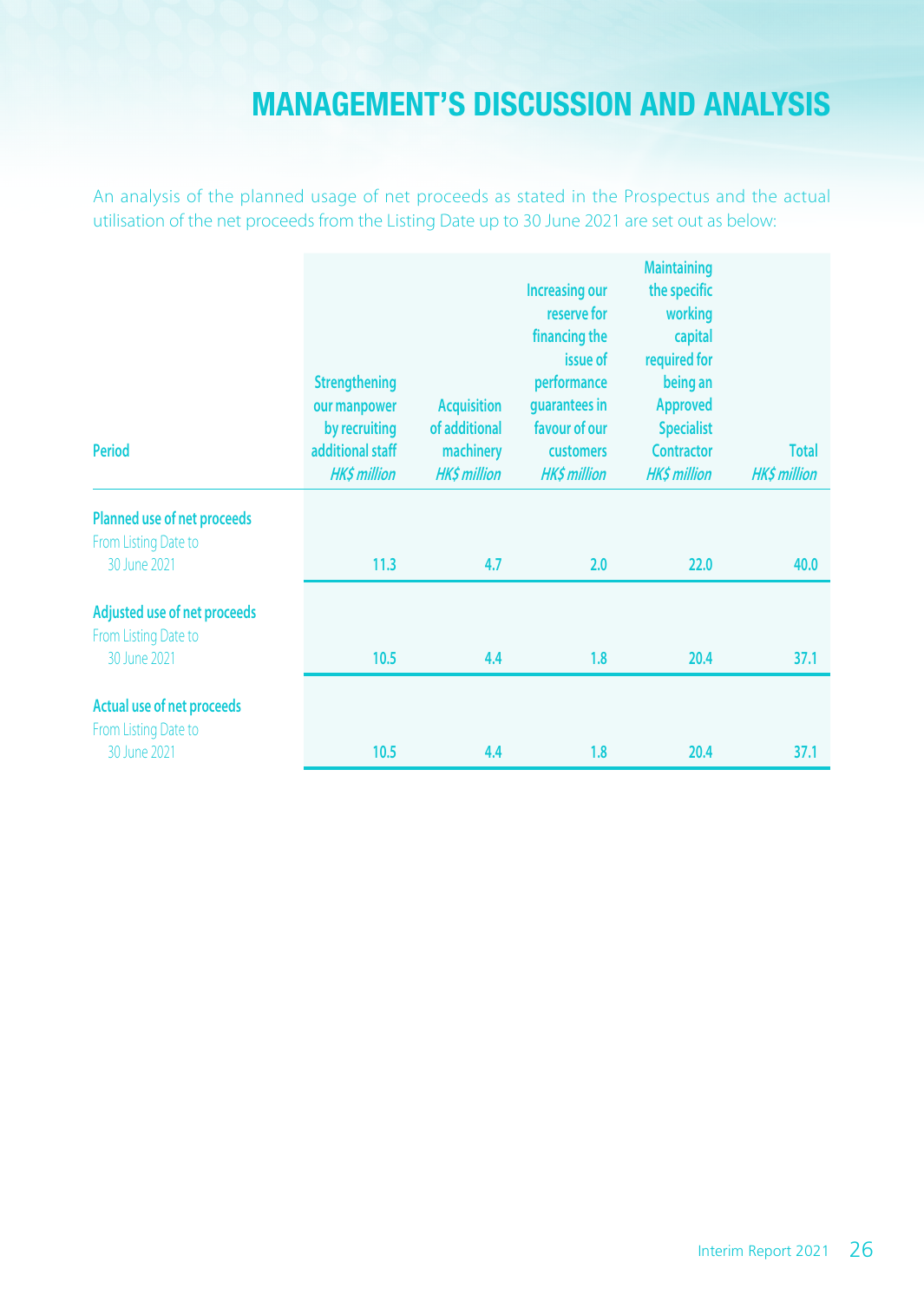## **COMPARISON BETWEEN BUSINESS OBJECTIVES WITH ACTUAL BUSINESS PROGRESS**

During the period between the Listing Date and 30 June 2021, the Group has utilised approximately HK\$37.1 million to further strengthen its market position, to increase its market share and to capture the growth in the Hong Kong slope works industry. An analysis comparing the intended business objectives as set out in the Prospectus with the Group's actual business progress for the period from the Listing Date to 30 June 2021 is set out below:

| <b>Business strategies</b><br>as stated in the<br><b>Prospectus</b>                                                | <b>Implementation activity up to</b><br>30 June 2021 as stated in the<br><b>Prospectus</b>                                                                                                                                                                                         | <b>Actual business progress up</b><br>to 30 June 2021                                                                                                                                                                                                     |
|--------------------------------------------------------------------------------------------------------------------|------------------------------------------------------------------------------------------------------------------------------------------------------------------------------------------------------------------------------------------------------------------------------------|-----------------------------------------------------------------------------------------------------------------------------------------------------------------------------------------------------------------------------------------------------------|
| Strengthening our<br>manpower by<br>recruiting additional<br>staff                                                 | Recruit and salaries payment for a<br>project manager/site agent, a site<br>engineer, two site foremen, a safety<br>officer/supervisor, a labour officer, a<br>crane truck operator, site foreman,<br>25 site workers and 2 administrative<br>staff.                               | Recruited and paid salaries<br>for a project manager/site<br>agent, a site engineer, two<br>site foremen, a safety officer/<br>supervisor, a labour officer,<br>a crane truck operator, a site<br>foreman, 25 site workers and<br>2 administrative staff. |
| Acquisition of<br>additional<br>machinery                                                                          | Acquire four drilling rigs, three grout<br>pumps, one shotcrete machine, one<br>pneumatic drill, one crane truck,<br>four air compressors, two generators<br>and five motor vehicles.                                                                                              | Acquired four drilling rigs, three<br>grout pumps, one shotcrete<br>machine, one pneumatic<br>drill, one crane truck, four air<br>compressor, two generators<br>and five motor vehicles.                                                                  |
| Increasing our reserve<br>for financing<br>the issue of<br>performance<br>quarantees in favour<br>of our customers | Increase our reserve for financing the<br>issue of performance quarantees.                                                                                                                                                                                                         | It was completed in February<br>2020.                                                                                                                                                                                                                     |
| Registration on<br><b>Approved Specialist</b><br>Contractors for<br><b>Public Works</b>                            | Amount earmarked for satisfying<br>the applicable working capital<br>requirement which is used to<br>maintain a minimum working<br>capital of 10% of the combined<br>annual value of uncompleted works<br>on outstanding contracts for being<br>an Approved Specialist Contractor. | Such amount was reserved.                                                                                                                                                                                                                                 |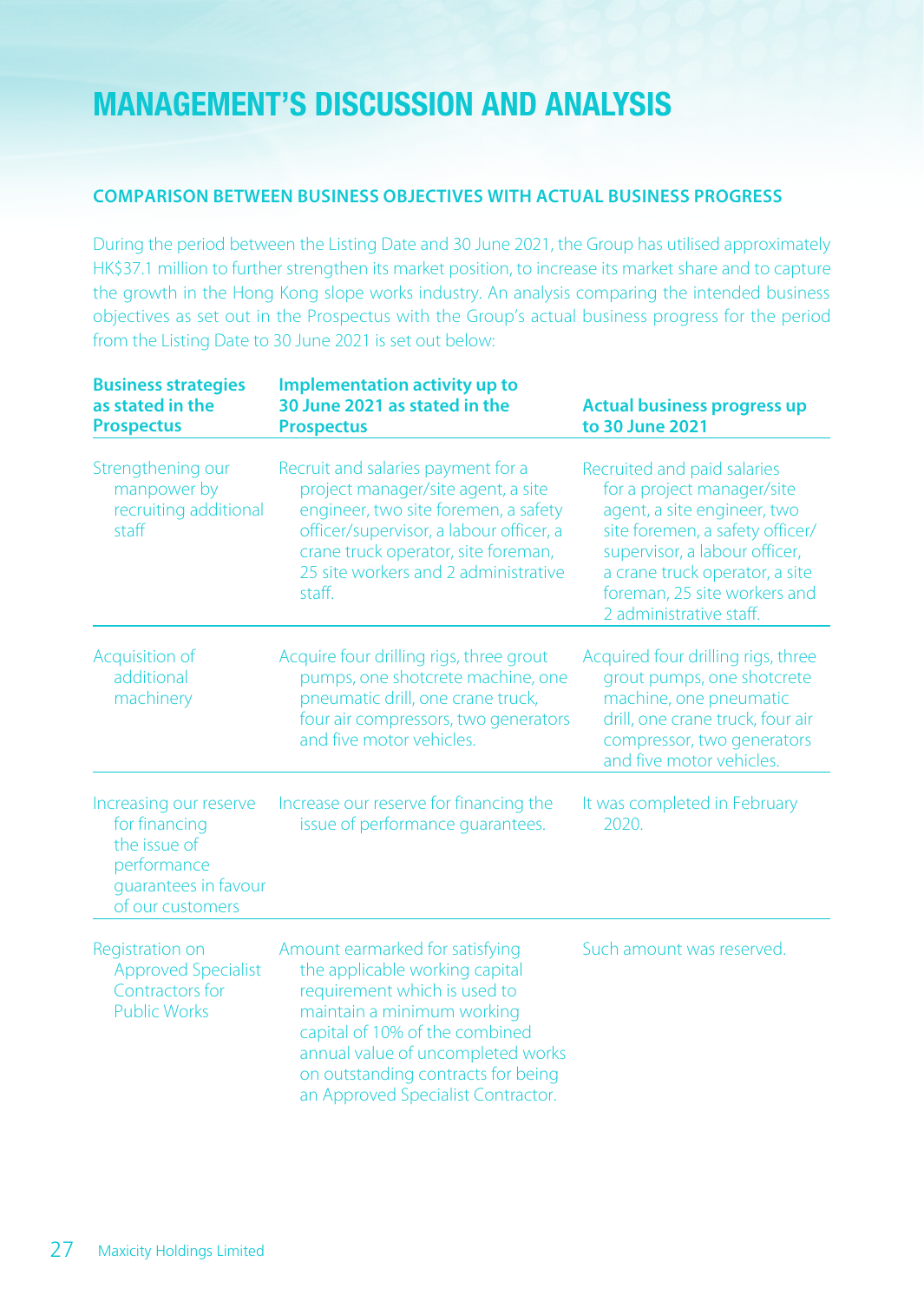## **ENVIRONMENTAL POLICIES AND PERFORMANCE**

The principal activity of the Group is governed by environmental laws and regulations in Hong Kong such as those relation to air pollution control and noise control as set out in the section headed "Regulatory Overview" in the Prospectus.

The Group recognises the importance of environmental protection and has implemented various environmental protection measures, such as reducing air pollutant emissions and noise assessment, in order to minimise the operation impact on the environment and natural resources.

The Group will continue to monitor the business operations in order to ensure that it does not carry any significant adverse effect on the environment and that the Group's environment protection measures are adequate to ensure compliance with all applicable laws or regulations in Hong Kong.

As at the date of this report, no prosecution, penalty or punishment has been imposed upon the Group for the violation of any applicable environmental laws or regulations.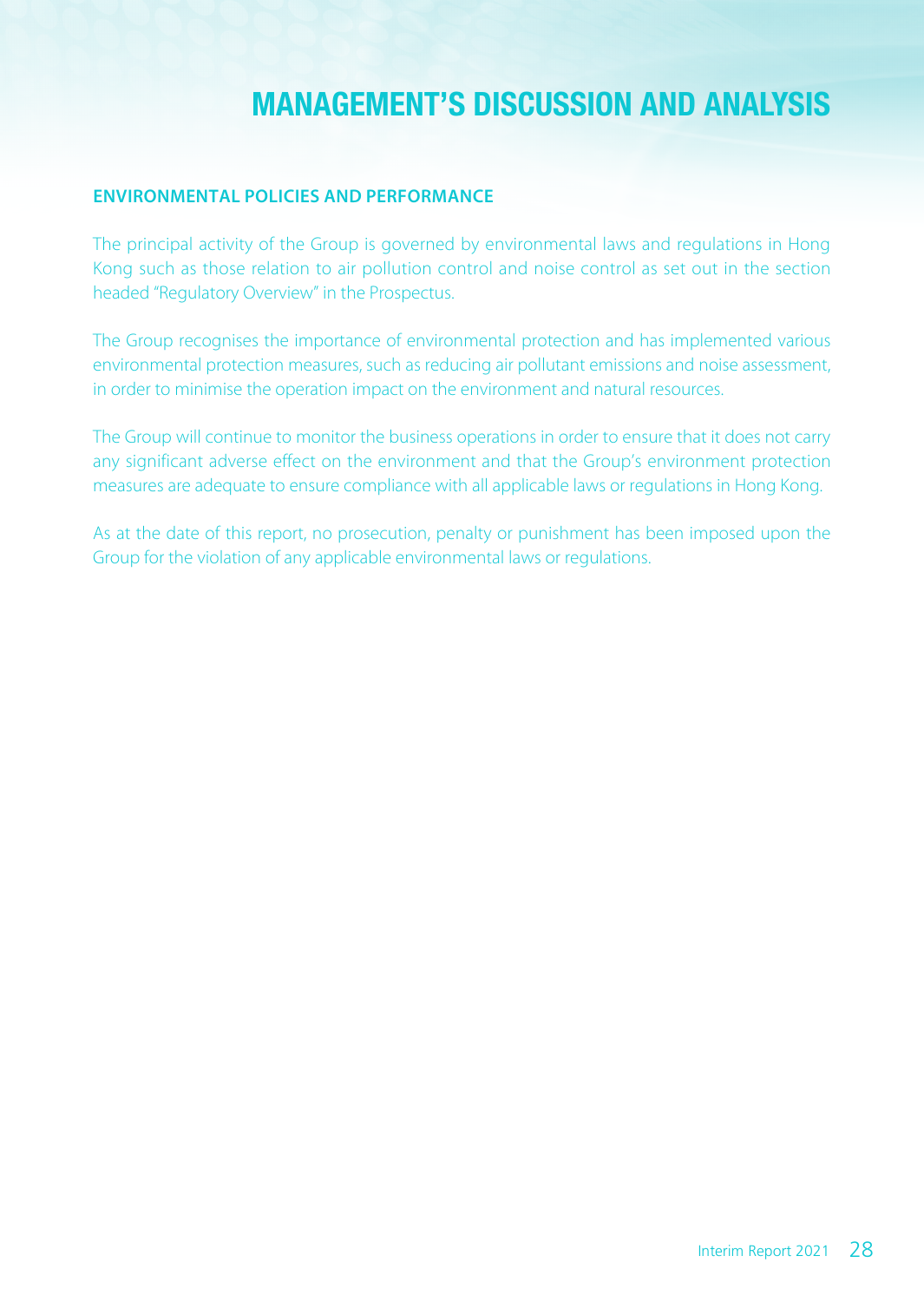## **INTERESTS AND SHORT POSITIONS OF DIRECTORS AND CHIEF EXECUTIVE IN THE SHARES. UNDERLYING SHARES AND DEBENTURES OF THE COMPANY AND ITS ASSOCIATED CORPORATION**

As at 30 June 2021, the interests or short positions of each of the Directors and the chief executive of the Company in the shares, underlying shares or debentures of the Company or any associated corporation (within the meaning of Part XV of the Securities and Futures Ordinance (Chapter 571 of the Laws of Hong Kong) (the "**SFO**")) which (a) would have to be notified to the Company and the Stock Exchange pursuant to Divisions 7 and 8 of Part XV of the SFO (including interests and short positions which such Directors and chief executives of the Company were taken or deemed to have under such provisions of the SFO); or (b) would be required, pursuant to Section 352 of the SFO, to be entered in the register referred to therein; or (c) would be reguired, pursuant to Rule 5.46 to 5.67 of the GEM Listing Rules relating to securities transactions by directors to be notified to the Company and the Stock Exchange, were as follows:

| <b>Names of Directors</b> | <b>Company</b><br>concerned | Nature of interest/<br>holding capacity                                                  | Number of<br><b>Ordinary</b><br>shares held | <b>Percentage of</b><br>interests in the<br>issued share<br>capital of<br>the Company/<br>associated<br>corporation |
|---------------------------|-----------------------------|------------------------------------------------------------------------------------------|---------------------------------------------|---------------------------------------------------------------------------------------------------------------------|
| Mr. Sieh                  | Company                     | Interest in a controlled<br>corporation/Interests<br>held jointly with<br>another person | 300,000,000 (L)<br>(Notes 2 and 3)          | 75%<br>(Note 1)                                                                                                     |
|                           | Good Hill                   | Beneficial owner                                                                         | 2(L)<br>(Notes 3)                           | 50%                                                                                                                 |
| Mr. Ho                    | Company                     | Interest in a controlled<br>corporation/Interests<br>held jointly with<br>another person | 300,000,000 (L)<br>(Notes 2 and 3)          | 75%<br>(Note 1)                                                                                                     |
|                           | Good Hill                   | Beneficial owner                                                                         | 2(L)<br>(Notes 3)                           | 50%                                                                                                                 |

## **Long positions in shares and underlying shares of the Company and its associated corporation**

#### :Notes

- 1. As at 30 June 2021, the Company's issued ordinary share capital was HK\$4.0 million divided into 400,000,000 shares of  $HK \simeq 01$  each
- 2. These 300,000,000 Shares are held by Good Hill, which in turn are directly owned in equal share by each of Mr. Sieh and Mr. Ho. As such. Mr. Sieh and Mr. Ho are deemed under the SFO to be interested in the 300,000,000 Shares collectively held through Good Hill.
- 3. The letter "L" denotes the person's long position in the shares.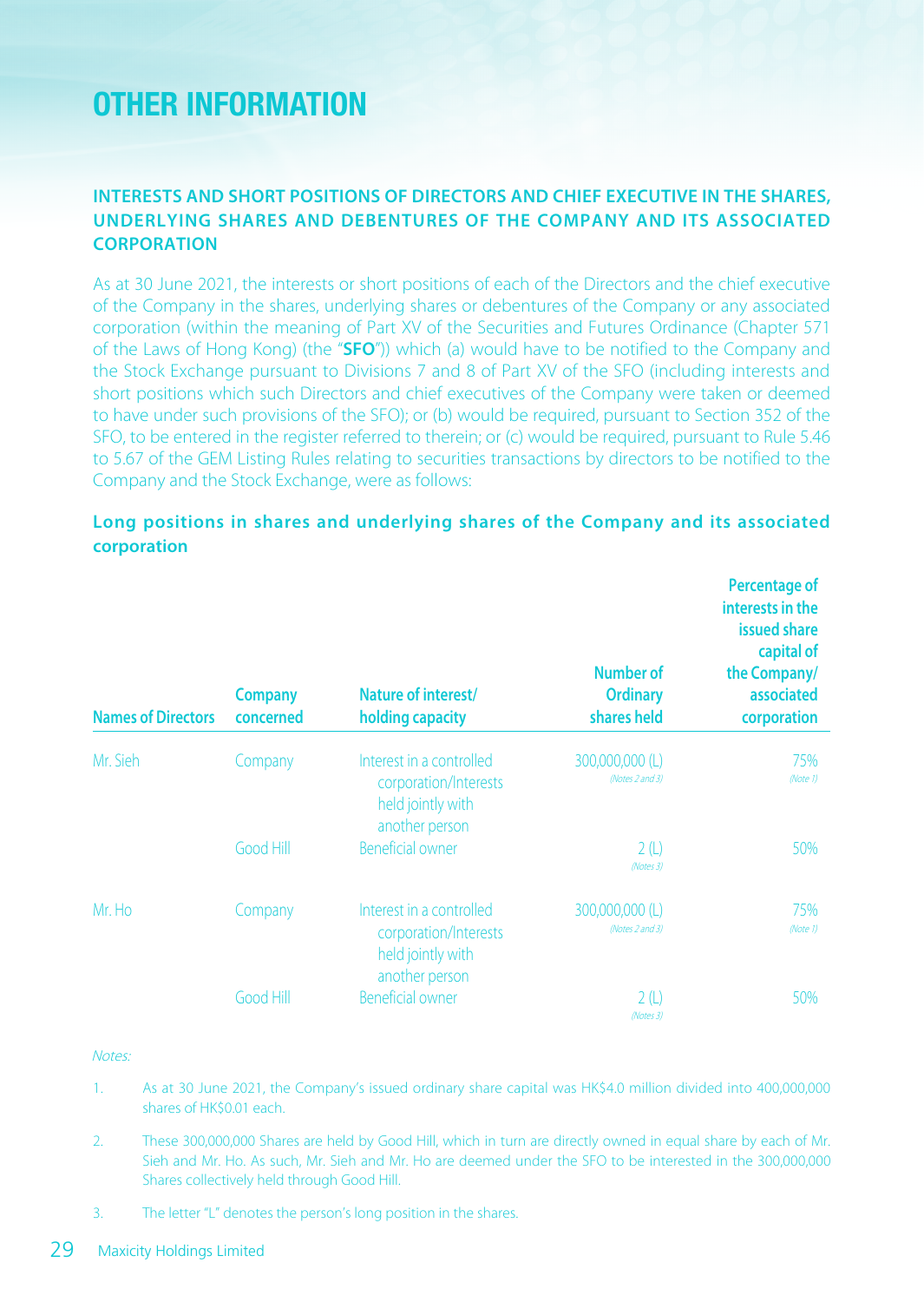Save as disclosed above, as at the date of this report, none of the Directors or the chief executive of the Company had any interests or short positions in the shares, underlying shares or debentures of the Company or its associated corporations (within the meaning of Part XV of the SFO) which were required (i) to be notified to the Company and the Stock Exchange pursuant to Divisions 7 and 8 of Part XV of the SFO (including interests and/or short positions which they were taken or deemed to have under such provisions of the SFO); or (ii) pursuant to section 352 of the SFO, to be entered into the register required to be kept therein; or (iii) pursuant to Rules 5.46 to 5.67 of the GEM Listing Rules relating to securities transactions by directors to be notified to the Company and the Stock Exchange.

## **INTERESTS AND SHORT POSITIONS OF THE SUBSTANTIAL SHAREHOLDERS AND OTHER PERSONS IN THE SHARES, UNDERLYING SHARES AND DEBENTURES OF THE COMPANY AND ITS ASSOCIATED CORPORATIONS**

As at 30 June 2021, so far as it is known to the Directors, the following persons (not being a Director or chief executive of the Company) had or were deemed to have interests in shares or underlying shares of the Company which (i) were recorded in the register required to be kept by the Company under Section 336 of the SFO, or (ii) which would fall to be disclosed under the provisions of Divisions 2 and 3 of Part XV of the SFO and the GEM Listing Rules, or (iii) who will be, directly or indirectly, be interested in 10% or more of the nominal value of any class of share capital carrying rights to vote in all circumstances at general meetings of any member of our Group.

| Names of<br>shareholders | <b>Nature of Interest/</b><br>holding capacity | <b>Number of</b><br>ordinary shares held | Percentage of<br>interests in the<br>issued share capital<br>of the Company<br>(Note 1) |
|--------------------------|------------------------------------------------|------------------------------------------|-----------------------------------------------------------------------------------------|
| Good Hill                | Beneficial owner                               | 300,000,000 (L)<br>(Notes 2 and 5)       | 75%                                                                                     |
| Ms. Cao Hongmei          | Interest of spouse                             | 300,000,000 (L)<br>(Notes 3 and 5)       | 75%                                                                                     |
| Ms. Lee Kim Kum          | Interest of spouse                             | 300,000,000 (L)<br>(Notes 4 and 5)       | 75%                                                                                     |

#### :Notes

- 1. As at 30 June 2021, the Company's issued ordinary share capital was HK\$4.0 million divided into 400,000,000 shares of  $HK$0.01$  each
- 2. These 300,000,000 Shares are held by Good Hill, which in turn are directly owned in equal share by each of Mr. Sieh and Mr. Ho. As such. Mr. Sieh and Mr. Ho are deemed under the SFO to be interested in the 300,000,000 Shares collectively held through Good Hill.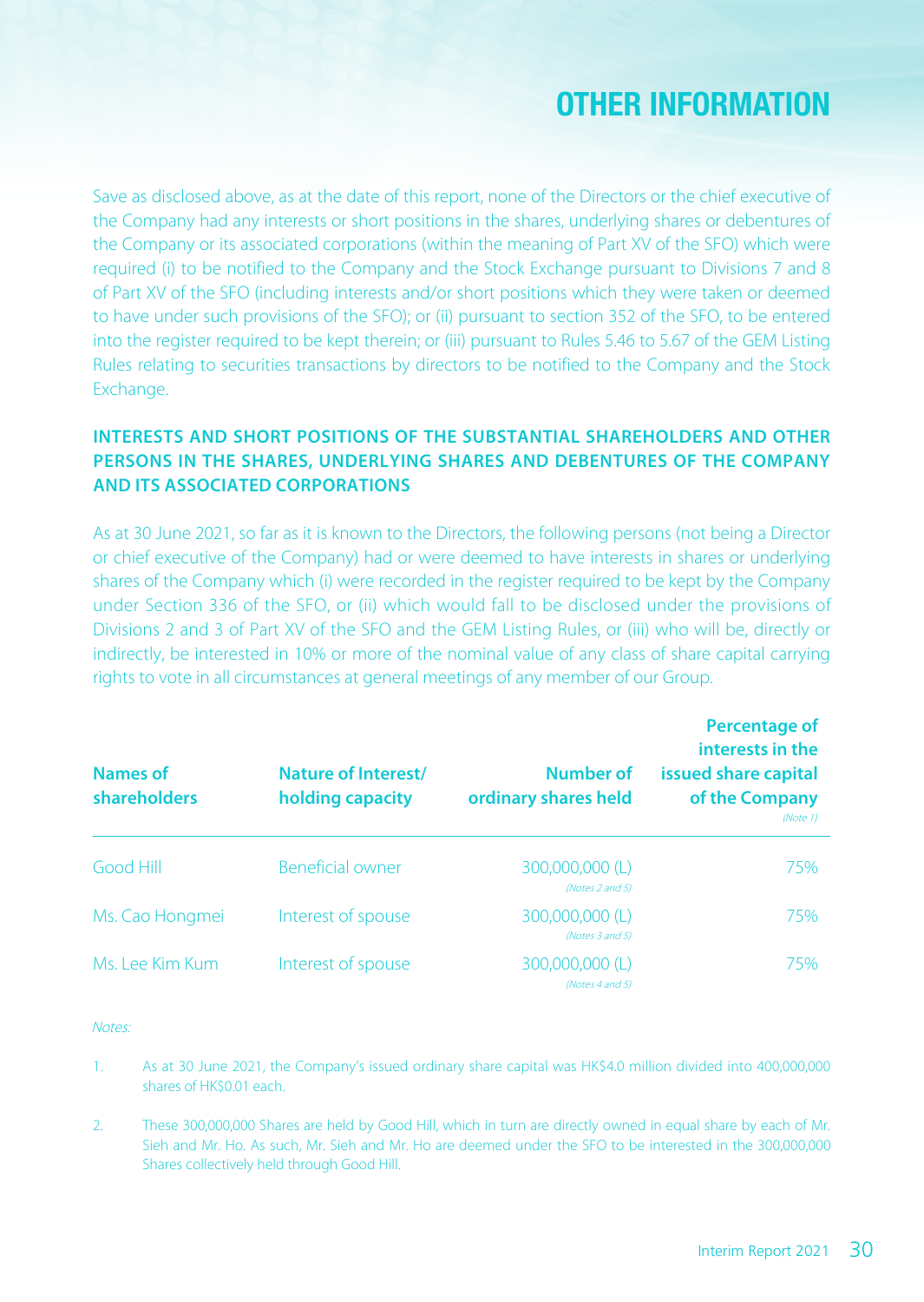- 3. Ms. Cao Hongmei is the spouse of Mr. Sieh. As such, she is deemed to be interested in the shares of the Company in which Mr. Sieh Shing Kee is interested under Part XV of the SFO.
- 4. Ms. Lee Kim Kum is the spouse of Mr. Ho. As such, she is deemed to be interested in the shares of the Company in which Mr. Ho Ka Ki is interested under Part XV of the SFO.
- 5. The letter "L" denotes the person's long position in the shares of the Company.

Save as disclosed above, as at 30 June 2021, the Directors have not been notified by any person who had interests or short positions in the Shares or underlying Shares or debentures of the Company as recorded in the register required to be kept pursuant to Section 336 of the SFO, or which would fall to be disclosed under the provisions of Divisions 2 and 3 of Part XV of the SFO.

### **PURCHASE, SALE OR REDEMPTION OF LISTED SECURITIES**

Neither the Company nor any of its subsidiaries had purchased, sold or redeemed any of the Company's shares during the six months ended 30 June 2021.

### **SHARE OPTION SCHEME**

The Company has conditionally adopted a share option scheme (the "**Share Option Scheme**") pursuant to the written resolutions of our sole shareholder passed on 25 November 2019. The condition of which has been fulfilled. The Share Option Scheme shall be valid and effective for the period of ten years commencing on 13 December 2019, being the date on which the Share Option Scheme was adopted upon fulfillment of the condition.

#### **The purpose of the Share Option Scheme**

The Share Option Scheme is a share incentive scheme and is established to enable the Company to grant options to the Eligible Participants (as defined below) as incentives or rewards for their contribution to the Group.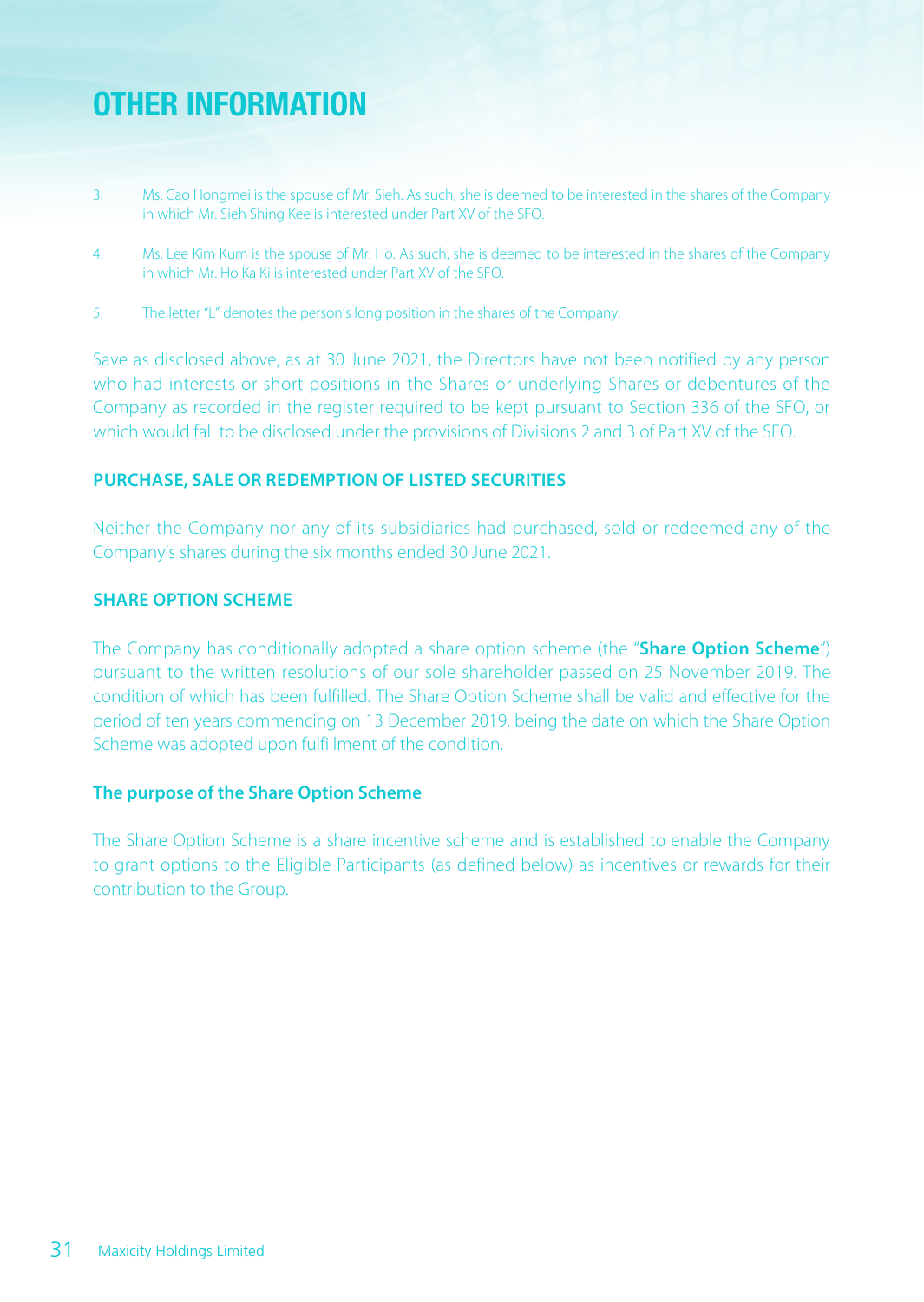#### **The participants of the Share Option Scheme**

Under the Share Option Scheme, the Board may, at its discretion, make an offer to any person belonging to the following classes of participants (the "**Eligible Participants**") share options to subscribe for shares of the Company:

- (i) any employee (whether full time or part time, including any executive director but excluding any non-executive director) of our Company, any subsidiary or any entity in which any member of our Group holds any equity interest (the "**Invested Entity**");
- (ii) any non-executive director (including independent non-executive directors) of our Company, any subsidiary or any Invested Entity;
- (iii) any supplier of goods or services to any member of our Group or any Invested Entity:
- (iv) any customer of any member of our Group or any Invested Entity;
- (v) any person or entity that provides research, development or other technological support to any member of our Group or any Invested Entity;
- (vi) any shareholder of any member of our Group or any Invested Entity or any holder of any securities issued by any member of our Group or any Invested Entity;
- (vii) any adviser (professional or otherwise) or consultant to any area of business or business development of any member of our Group or any Invested Entity; and
- (viii) any other group or classes of participants who have contributed or may contribute by way of joint venture, business alliance or other business arrangement to the development and arowth of our Group:

for the purposes of the Share Option Scheme, the offer may be made to any company wholly owned by one or more Eligible Participants.

#### The total number of Shares available for issue under the Share Option Scheme

The total number of shares which may be allotted and issued upon exercise of all options (excluding, for this purpose, options which have lapsed in accordance with the terms of the Share Option Scheme and any other share option scheme of our Group) to be granted under the Share Option Scheme and any other share option scheme of our Group must not in aggregate exceed 10% of the shares in issue at the time dealings in the shares first commence on the Stock Exchange, i.e. 40,000,000 Shares (i.e. 10% of the total shares in issue at the date of this report).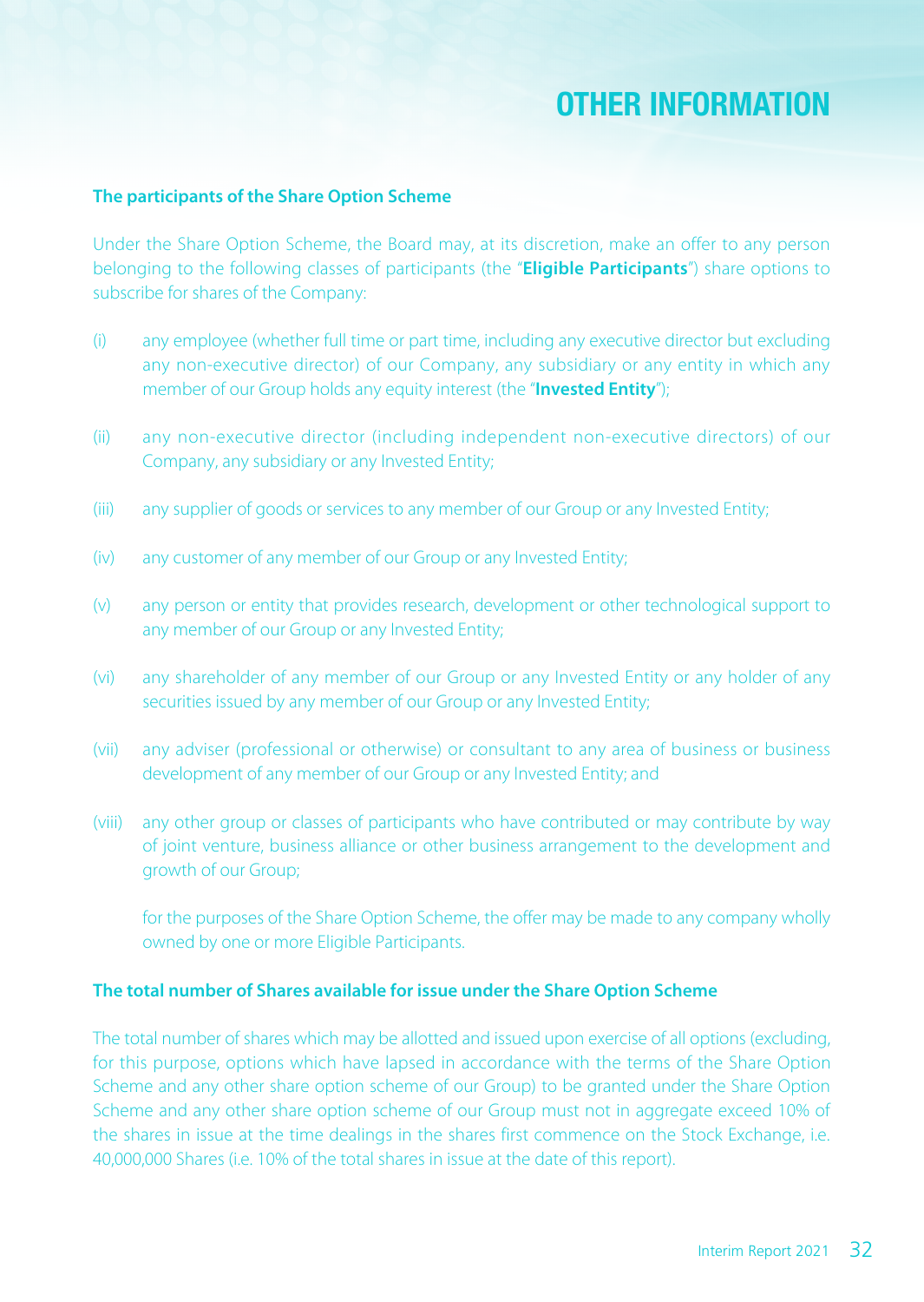#### The maximum entitlement of each participant under the Share Option Scheme

Subject to certain circumstances relating to the grant of options to a substantial shareholder, an independent non-executive director or any of their respective associates, the total number of Shares issued which may fall to be issued upon exercise of the options and the options granted under any other share option scheme of our Group (including both exercised or outstanding options) to each grantee in any 12-month period shall not exceed 1% of the issued share capital of our Company for the time being. Where any further grant of options to a grantee under the Share Option Scheme would result in the Shares allotted and issued and to be allotted and issued upon exercise of all options granted and proposed to be granted to such person (including exercised, cancelled and outstanding options) under the Share Option Scheme and any other share option schemes of our Group in the 12-month period up to and including the date of such further grant representing in aggregate over 1% of the Shares in issue, such further grant must be separately approved by our Shareholders in general meeting with such grantee and his close associates (or his associates if such grantee is a connected person (as defined in the GEM Listing Rules)) abstaining from voting.

### The period within which the Shares must be taken up under an option

The period during which a share option may be exercised will be determined by the Board at its absolute discretion, save that no share option may be exercised more than 10 years after it has been granted under the Share Option Scheme.

#### The minimum period for which an option must be held before it can be exercised

Unless otherwise determined by our Directors and stated in the offer to a grantee, a grantee is not required to hold an option for any minimum period nor achieve any performance targets before the exercise of an option granted to him.

## The amount, if any, payable on application or acceptance of option and the period within which payments or calls must or may be made or loans for such purposes must be repaid

An offer shall have been accepted by an Eligible Participant with a remittance in favour of our Company of HK\$1 by way of consideration for the grant thereof is received by our Company within such time as may be specified in the offer (which shall not be later than 21 days from the offer date).

### The basis of determining the exercise price

The subscription price in respect of any option shall be at the discretion of our Directors, provided that it shall not be less than the highest of:

(a) the closing price of the shares as stated in the Stock Exchange's daily quotations sheet for trade in one or more board lots of the Shares on the offer date: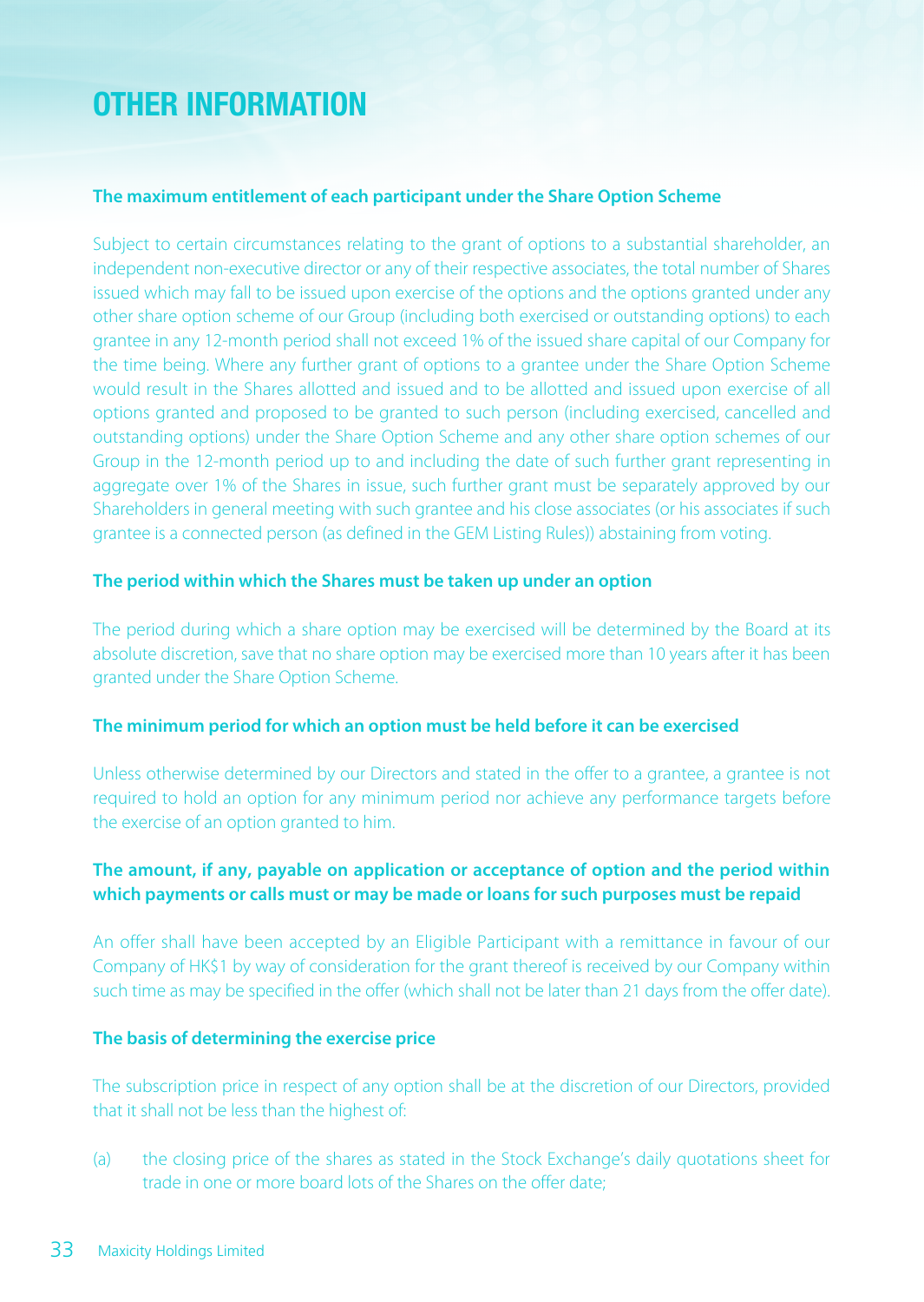- (b) the average closing price of the shares as stated in the Stock Exchange's daily quotations sheets for the five Business Days immediately preceding the offer date; and
- $(c)$  the nominal value of the Share.

No share option has been granted under the Share Option Scheme since its adoption. Accordingly, as at the date of this report, there was no share option outstanding under the Share Option .Scheme

### **SECURITIES TRANSACTIONS BY DIRECTORS**

The Company has adopted the Securities Transactions Code (the "**Code**") on terms no less exacting than the required standard of dealings set out in Rules 5.48 to 5.67 of the GEM Listing Rules as its own code of conduct regarding securities transactions by Directors. Having made specific enguiries of all Directors, all Directors confirmed that they had complied with the required standard of dealings and the Code regarding securities transactions during the six months ended 30 June 2021.

## **COMPETING INTERESTS**

The Directors confirm that none of the Controlling Shareholders or the Directors and their respective close associates (as defined in the GEM Listing Rules) is interested in any business apart from the business operated by our Group which competes or is likely to compete, directly or indirectly, with our Group's business from the Listing Date to the date of this report.

#### **FMPLOYEES AND REMUNERATION POLICIES**

As at 30 June 2021, the Group had 232 employees (31 December 2020: 224 employees) excluding the Directors

Total staff costs excluding Directors' remuneration amounted to approximately HK\$36.9 million for the six months ended 30 June 2021 (30 June 2020: approximately HK\$30.2 million). The remuneration packages the Group offers to its employees include salary and discretionary bonuses. The Group's remuneration policies are in line with the prevailing market practices and the staff remuneration is determined on the basis of the performance and experience of each individual .employee

## **INTERESTS OF THE COMPLIANCE ADVISER**

Pursuant to Rule 6A.19 of the GEM Listing Rule, the Company has appointed Grande Capital Limited as the independent compliance adviser (the "**Compliance Adviser**") on an on-going basis for consultation on compliance with the GEM Listing Rules. As at 30 June 2021, as informed by the Compliance Adviser, save for the compliance adviser's agreement entered into between the Company and the Compliance Adviser dated 25 March 2019 and the financial adviser agreement in respect of proposed transfer of listing dated 8 December 2020, neither the Compliance Adviser nor any of its directors, employees or close associates (as defined under the GEM Listing Rules) had any interests in the Group which is required to be notified to the Company pursuant to Rule 6A.32 of the GEM Listing Rules.